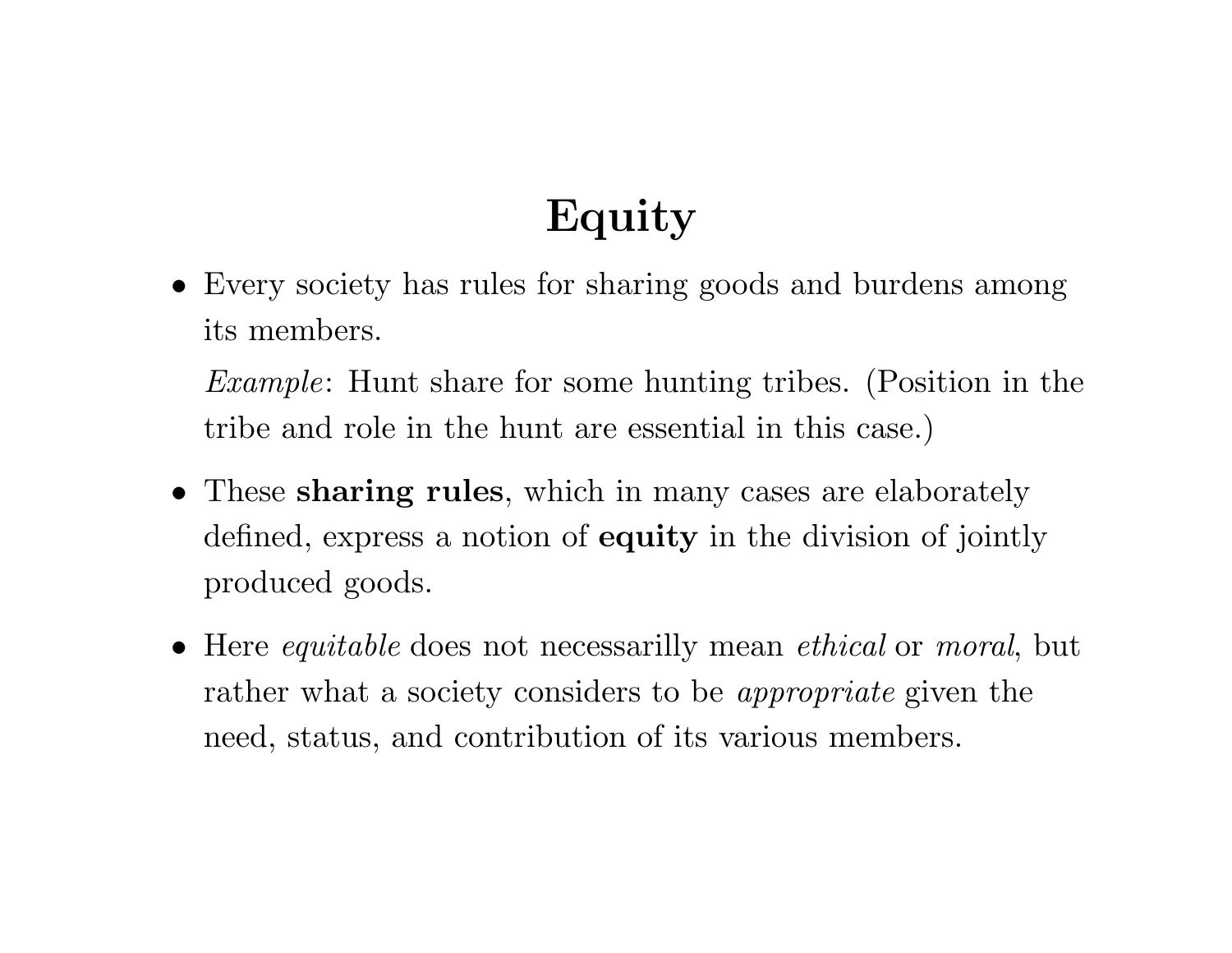*•* As economies become more complex, notions of *common property* and *just shares* gradually evolve into <sup>a</sup> system of *private ownership.*

Nonetheless there are several examples of common property in everyday life:

- Spectrum of frequencies for radio and satellite communications
- **–**Deep ocean bed
- **–** New common property that results from formulation of new enterprices. (How to split the profits between two merging firms, cost allocation, etc.)
- **–**Duty serve in the Army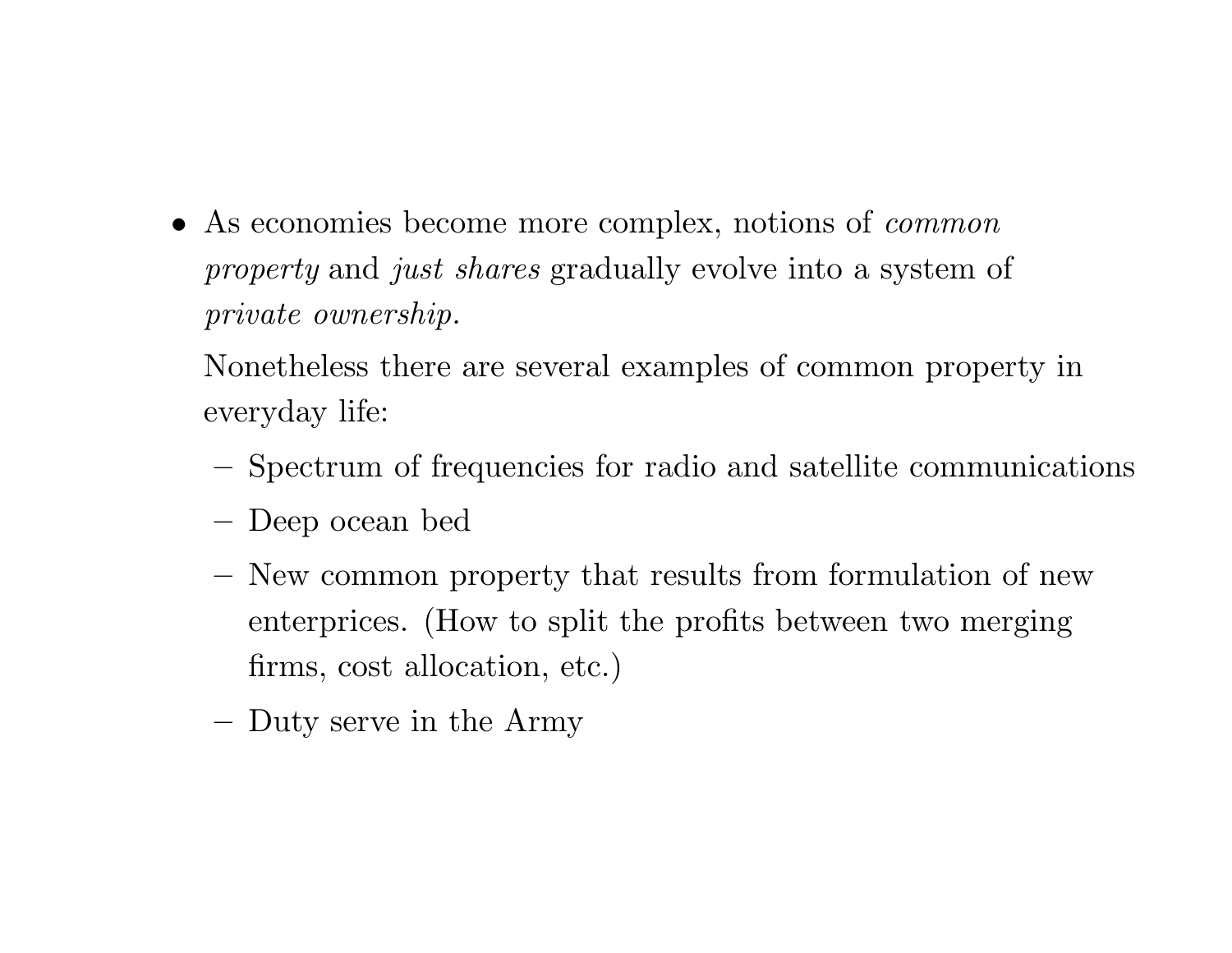## **Allocation Problems and Rules**

- *•* An **allocation problem** arises whenever <sup>a</sup> bundle of resources, rights, burdens, or costs is temporarily held in common by <sup>a</sup> group of individuals and must be alloted to them individually.
- *•* An **allocation (distribution)** is an assignment of the objects to specific individuals.

Here objects may be goods or burdens

- *• Example*:
	- **–** Goods: Broadcasting frequency, profits, organs for transplantation
	- **–**Burdens: Taxation, military duty, layoff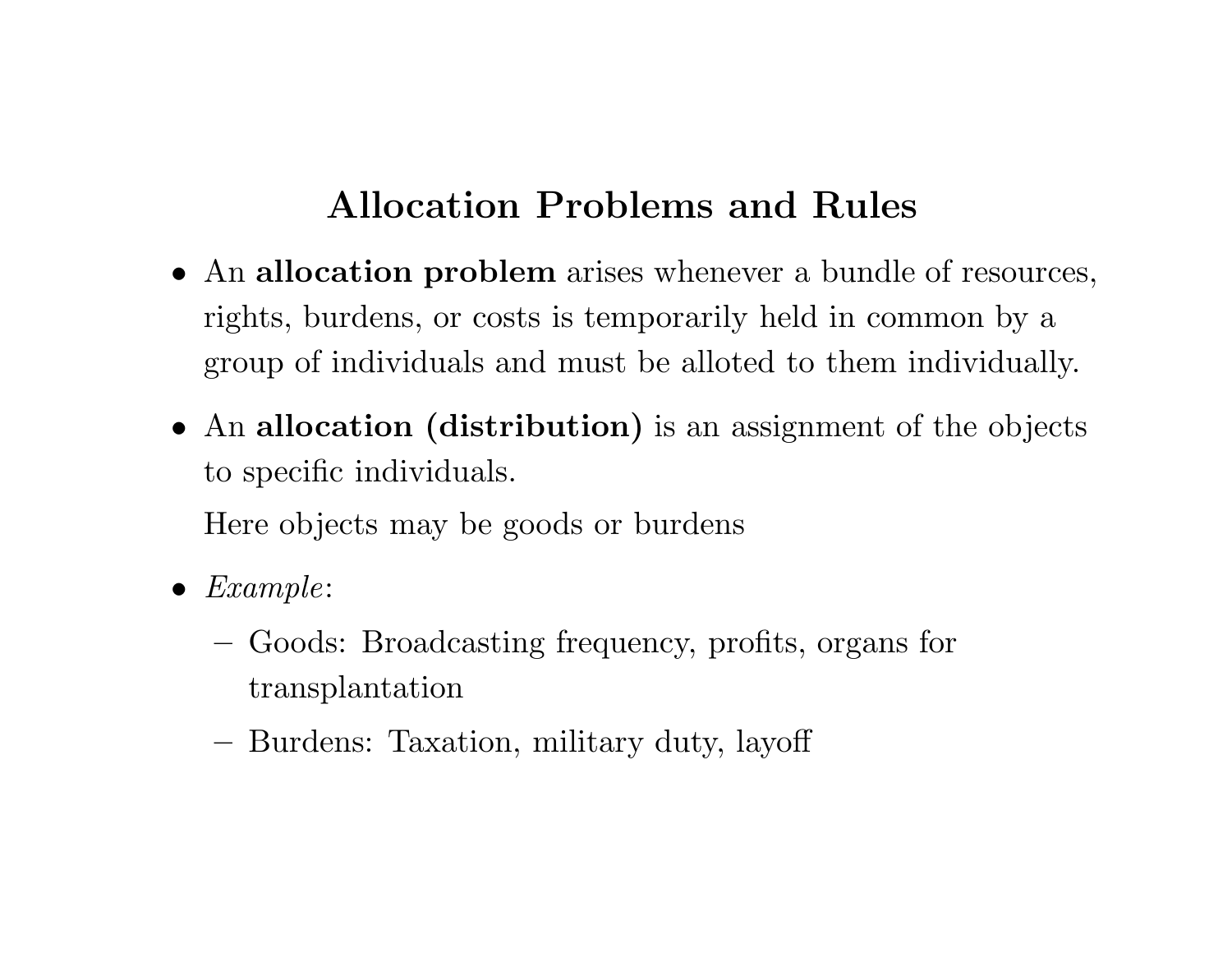- *•* Goods may come in many forms:
	- **–**Homogenous and Divisible (Ex: money, water)
	- Heterogenous and Divisible (Ex: land, broadcasting freq., fishing grounds)
	- **–** Homogenous and Indivisible (Ex: seats in legislature, exemptions from military duty)
	- **–** Heterogenous and Indivisible (Ex: Kidneys for transplantations, jobs, dormitory rooms)
- *•* An **allocation rule** is <sup>a</sup> method, process, or formula that allocates any given supply of goods among any group of claimants according to the observable characteristics of these claimants.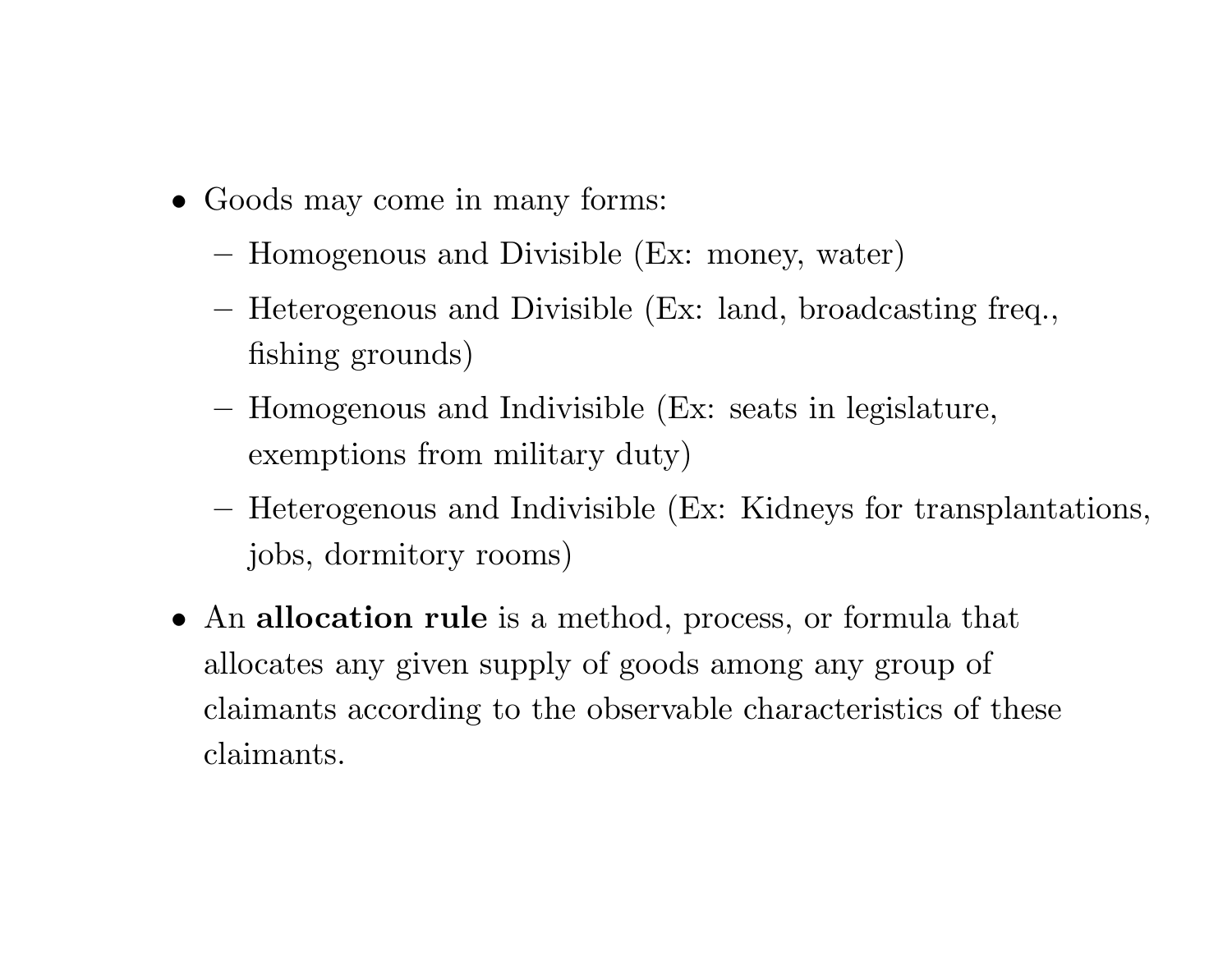- *• Example*:
	- **–** An **apportionment rule:** How many seats should each party get in <sup>a</sup> legislature, for <sup>a</sup> given distribution of votes and total seats.
	- **– Taxation rule**
	- **– Kidney allocation rule**
	- **– On-campus room allocation rule**
- *•* The allocation rules that we study usually exhibit one of three broad concepts of equity:
	- **–Parity:** Claimants are treated equally (either because they are equal, or there is no clear way to distinguish them).
	- **– Proportionality:** Acknowledges the differences among the claimants and divides the good in proportion.
	- **–Priority:** Asserts that the person with the greates claim gets the good.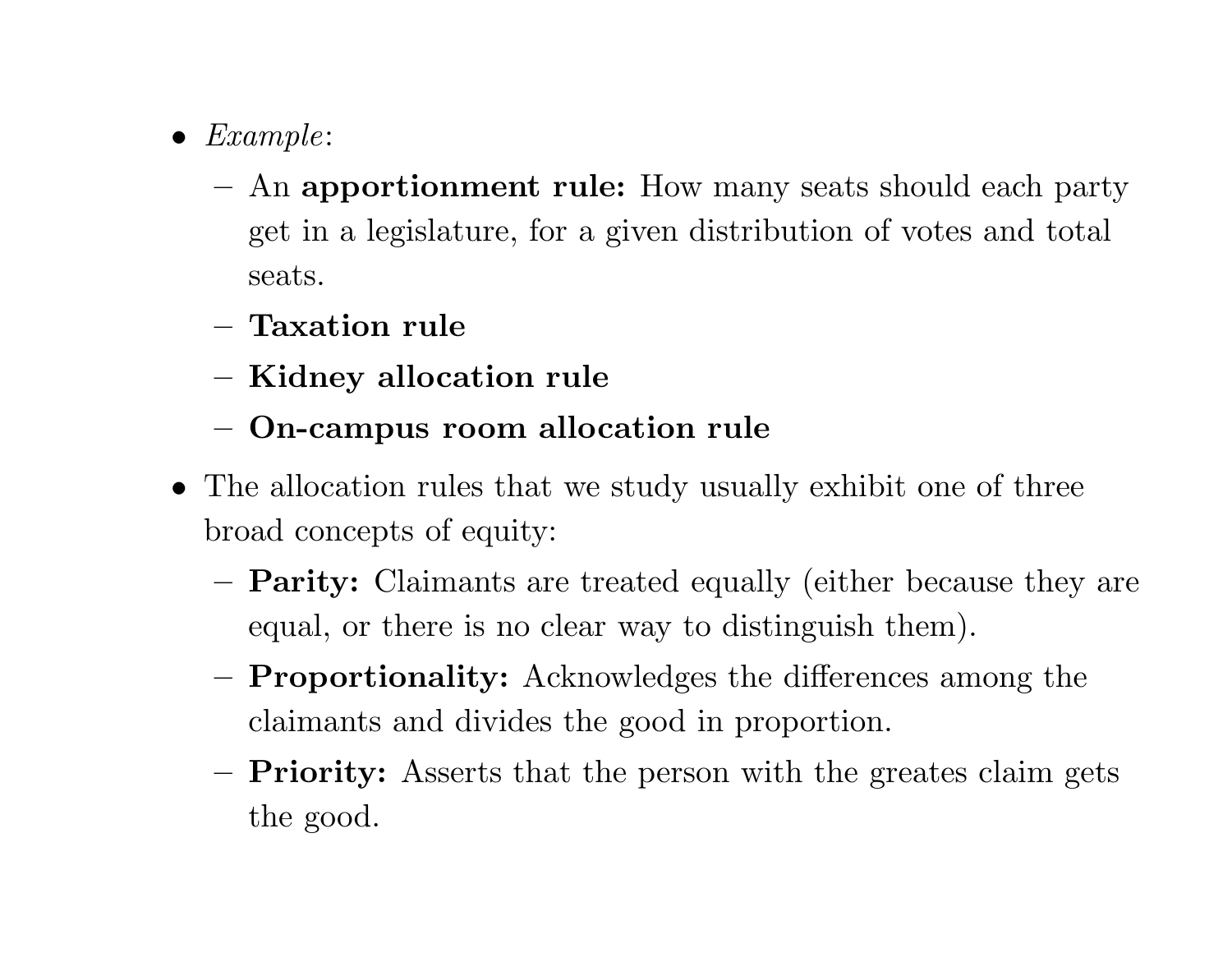## **Normative Theories of Justice**

Three general theories of justice <sup>p</sup>lay prominent rule

*•* **Aristotle's Equity Principle:** A good should be divided in proportion to each claimant's contribution.

*Two limitations*:

- 1. Measuring individual contributions should be possible
- 2. Goods must be divisible
- *•* **Classical Utilitarianism:** Goods should be distributed so as to maximize the total welfare of the claimants. For this notion to make sense, utility must be understood as <sup>a</sup> measure of satisfaction that can be measured on <sup>a</sup> cardinal

scale and added across individuals.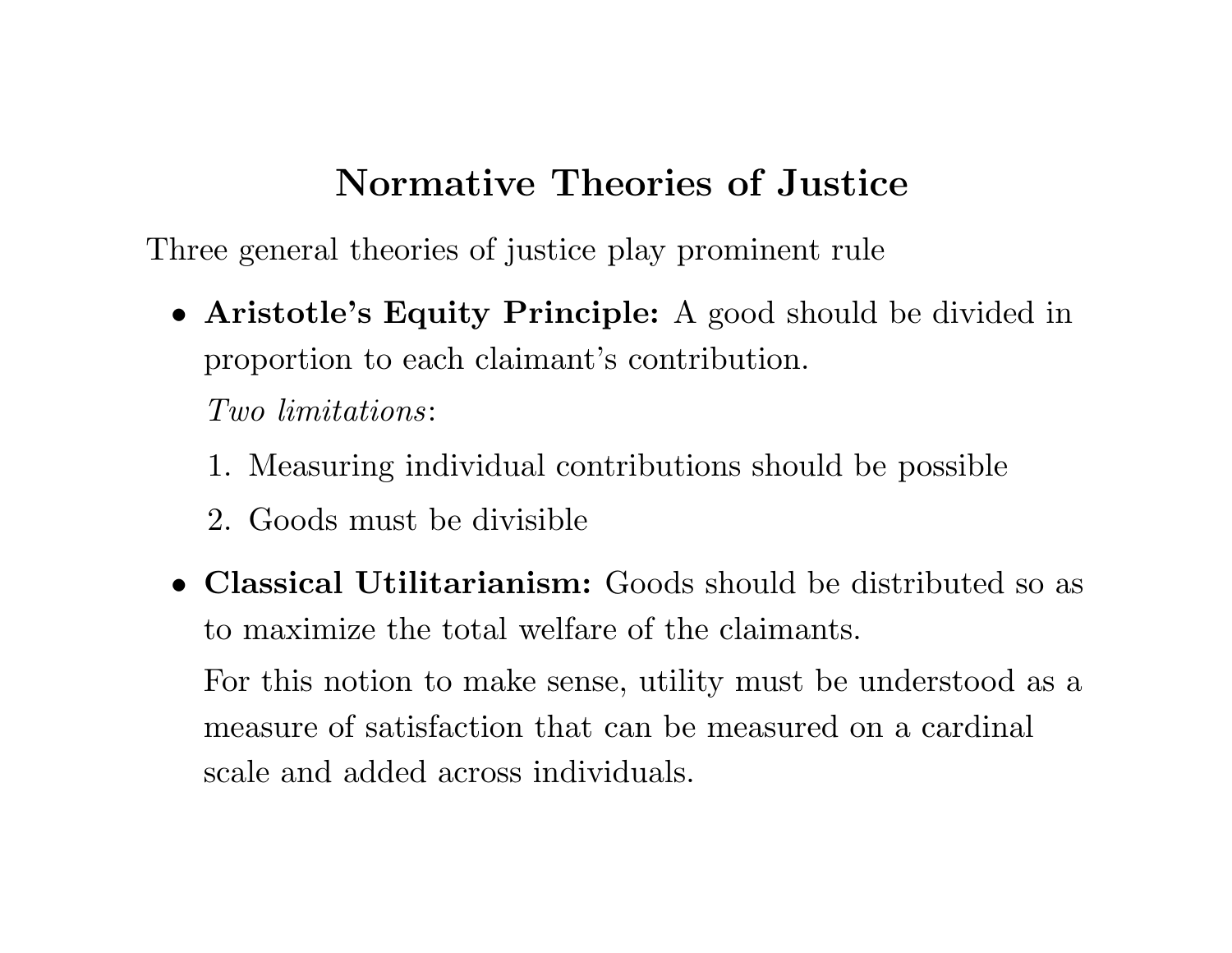#### *Limitations :*

- 1. How to measure satisfaction?
- 2. How to compare different people's satisfaction?
- 3. May require imposing great harm on <sup>a</sup> few in order to confer <sup>a</sup> small benefit on many.
- *•* **Rawls:** The least well-of group in the society should be made as well as possible. (Also known as the **maximin principle**.) Here well-of does not refer to subjective satisfaction but rather the means of instrument by which satisfaction is satisfied (such as economic income, opportunity, power, etc.)

*Limitation*:

**–** Is it just to impose serious inconveniences on everyone in order to raise the opportunities of the least fortunate?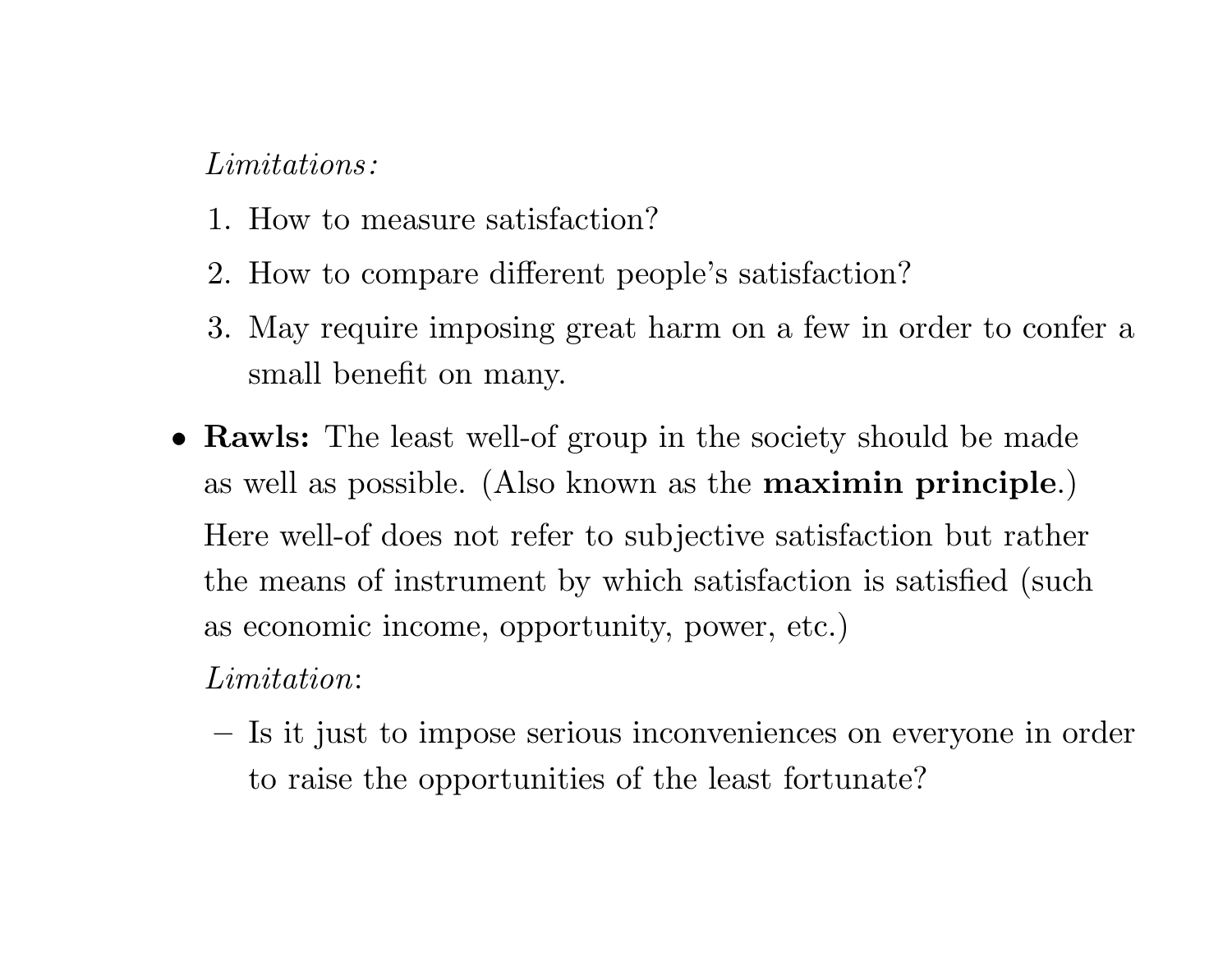The conceptual difficulties posed by *utilitarian* and *Rawlsian* principles have led some economists to adopt an entirely different approach to distributive justice.

**Envy-free Principle:** An allocation should be such that no one prefers another's portion to his/her own.

- *•* It does not require *interpersonal utility comparisons*.
- *•* Initially *envy-freeness* is proposed in <sup>a</sup> very strong form: No one in the society should want to change places with another. Here "place" means occupation, income, health, size, etc. This is an attractive principle but it is impossible to achieve.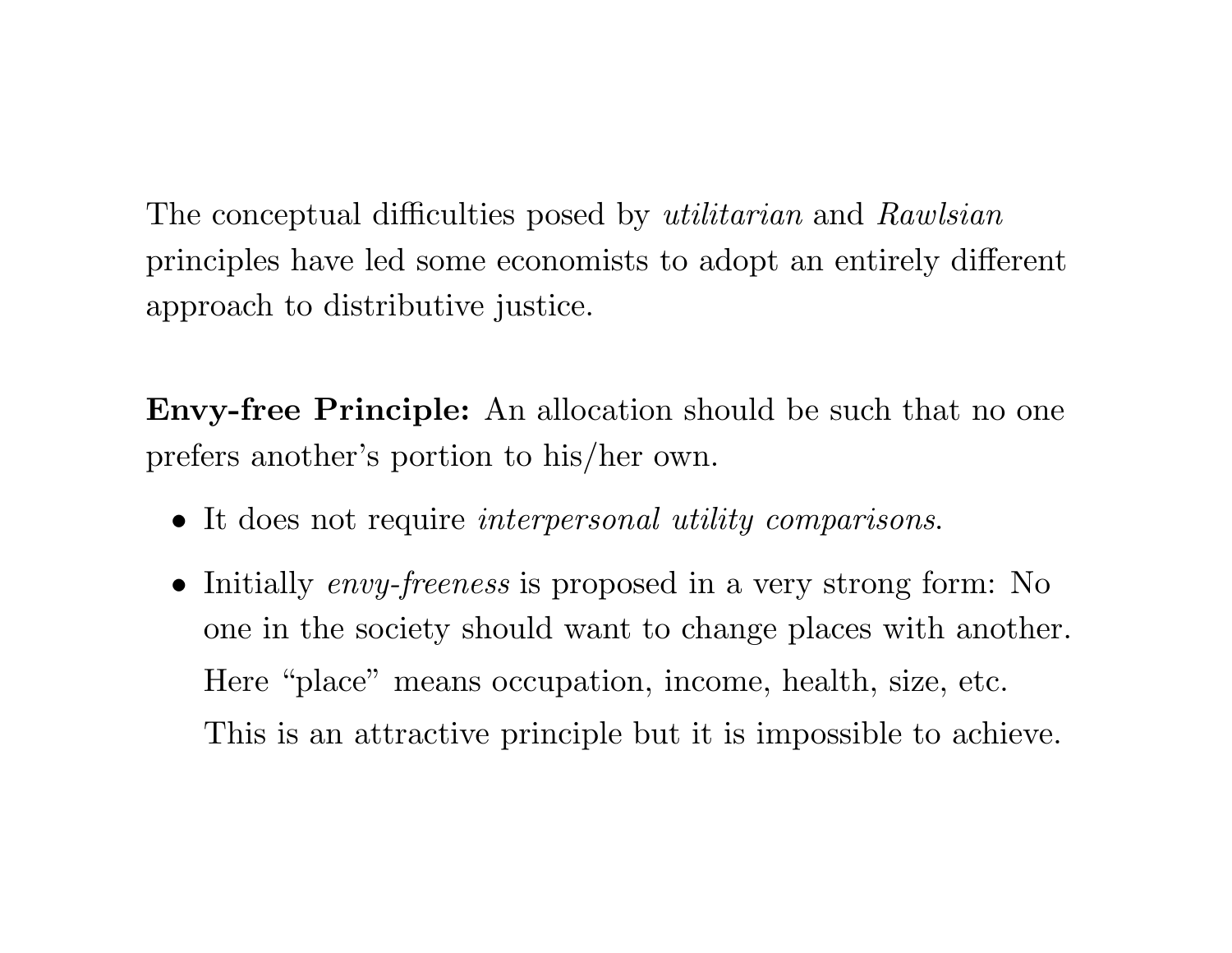*•* A more pragmatic formulation: Do not require <sup>a</sup> society in general to be envy-free; only require that no person prefers another's portion of <sup>a</sup> *particular allocation of goods.*

*Example*: In estate distribution among heirs, no heir should envy anothers portion of the property. They may, on the other hand, envy other things.

- *•* This concept makes sense provided that the parties have equal claims on the goods, and the goods are divisible. *Example*:
	- **–**Money (how to divide is obvious in this case)
	- A <sup>p</sup>iece of land
	- **–** Time on tennis courts
- *•* The principle is more interesting if property consists of different kinds of goods.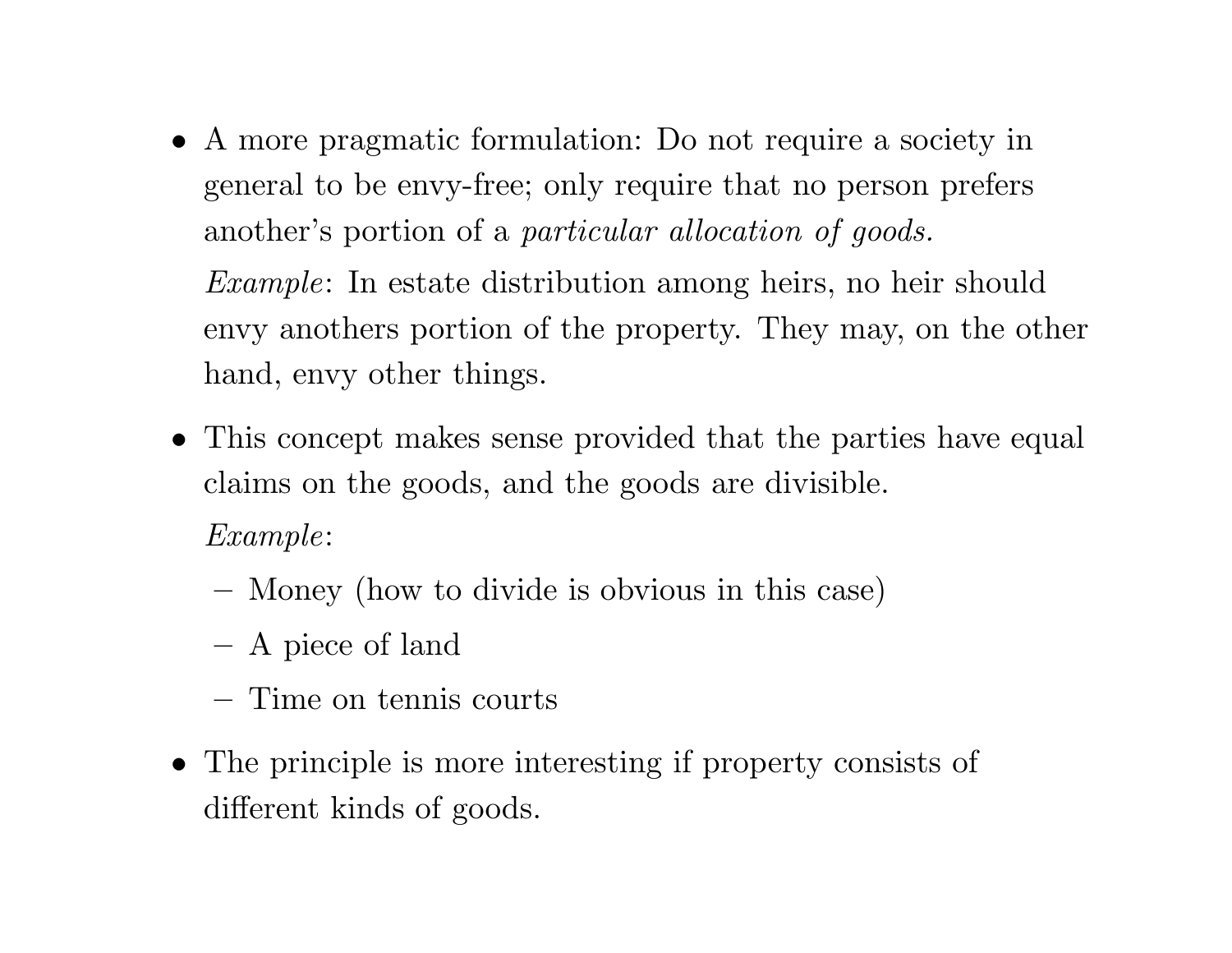*Example*: A & B need to share \$200,000 and 300 acres of land. A values the land at \$1000 an acre and B values the land at \$500 an acre.

- If A gets all the land and B gets all the money, that is envy-free. (It is also efficient since they have no desire to trade).
- Typically there are many allocations that are envy-free and efficient. (For example we can <sup>g</sup>ive some additional money to A).
- *•* One can find several allocations that are envy-free but are all of them equally fair?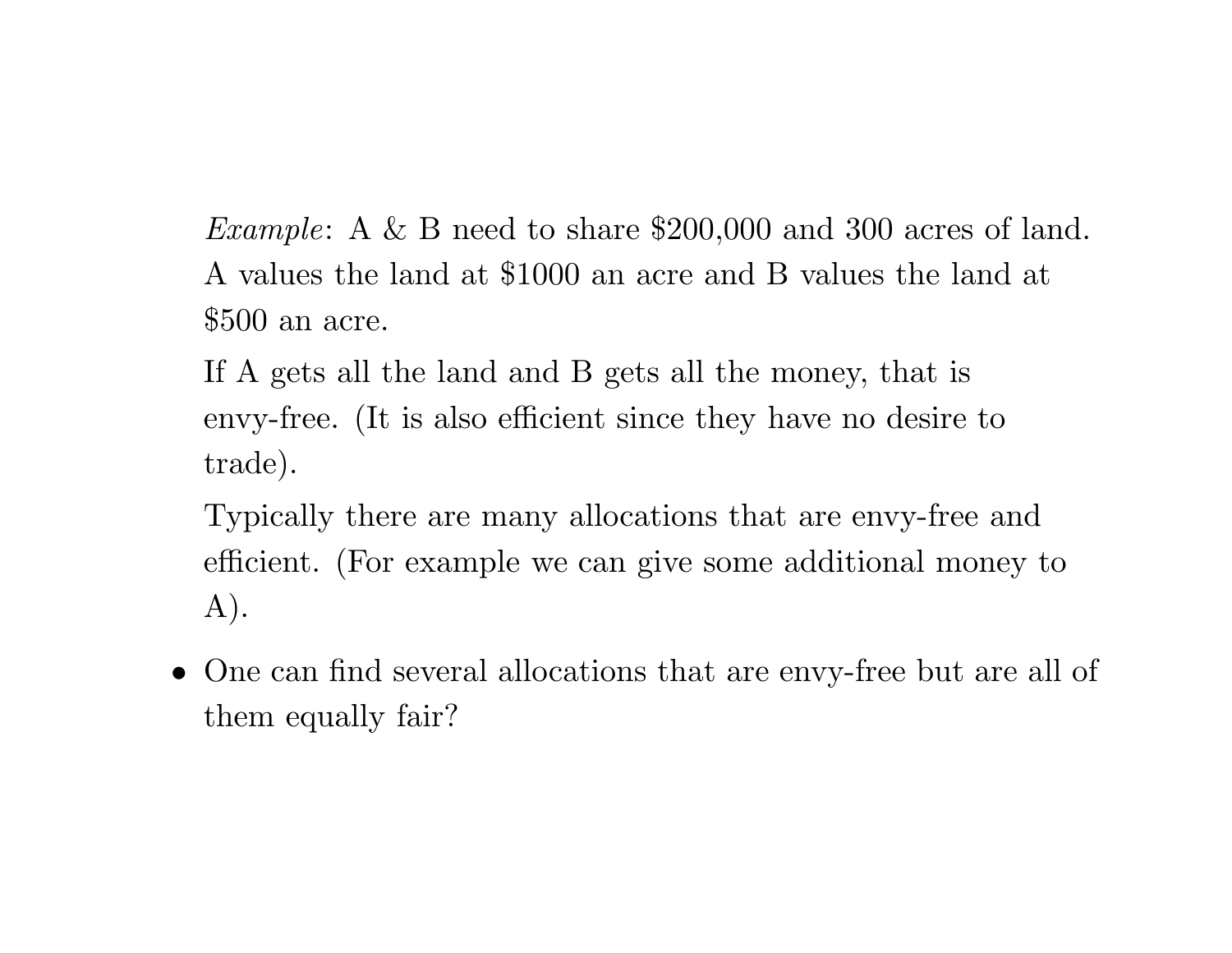- One way to resolve this problem is to use an allocation process that is perceived to be fair by both parties.
- *• Example*: A coin toss determines <sup>a</sup> divider who divides the property into two parts and the other person chooses among the two pieces.
	- The final allocation is envy-free.
	- **–**- Here the divider can manipulate if he/she knows the preferences of the chooser. For example in the earlier example A could split the estate into
		- 1. \$175,001 and no land
		- 2. \$24,999 and all the land

This is the best envy-free allocation for A!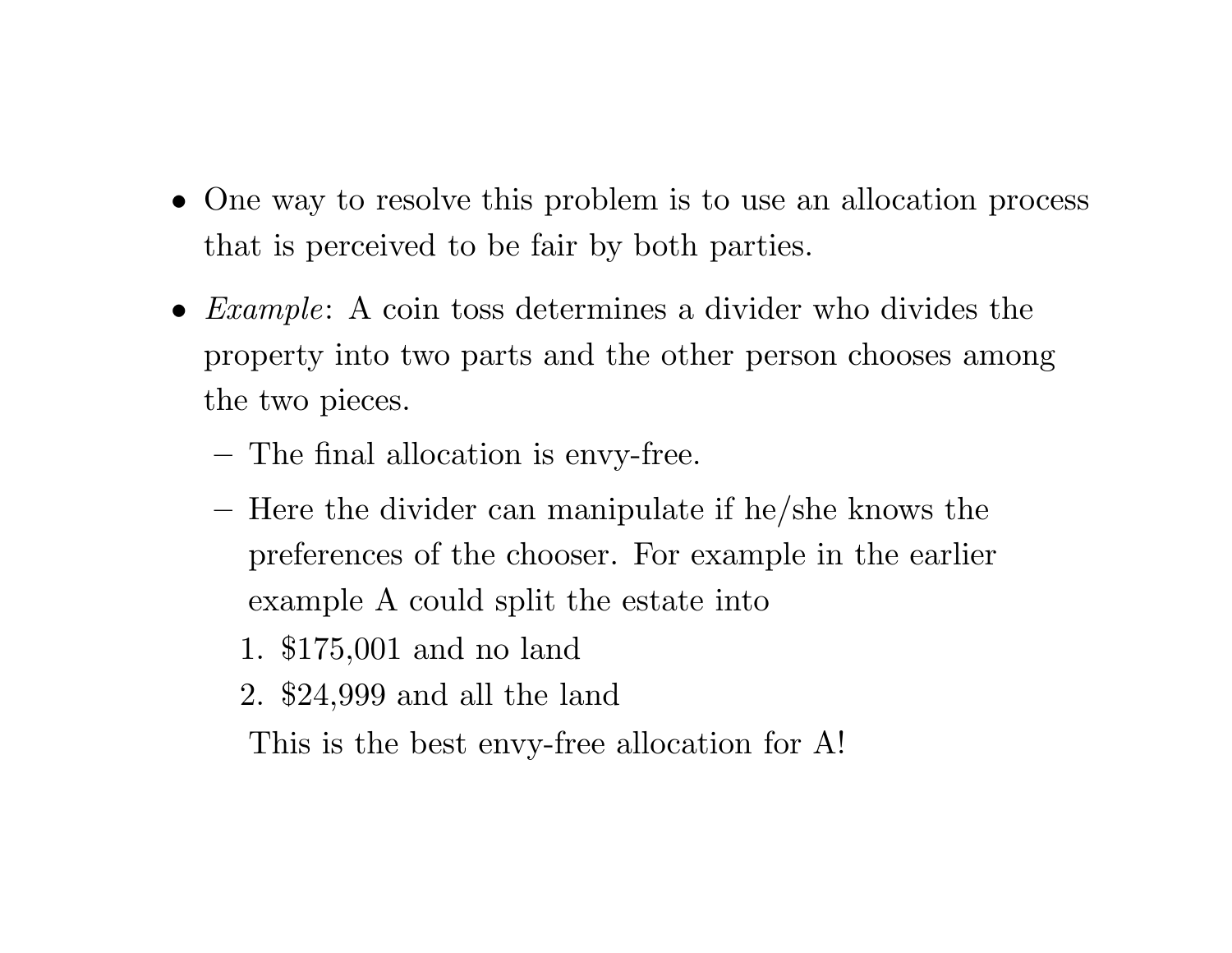# **Equity and Priority**

*•* Let's consider the problem of allocating an indivisible good when each consumer can get at most one unit of the good which is in short supply.

*Example*:

- Which patient should receive the organ for transplantation?
- Which soldier should be allowed to go home first?
- **–**Who gets the corner office?

There are various methods to solve such problems:

*•* **Forced Equality:** Give the good to no one.

*Example*:

- **–** Works of art may deteriote because of exposure to many visitors. Rather than admit some, admit no-one.
- **–**Compulsory military service.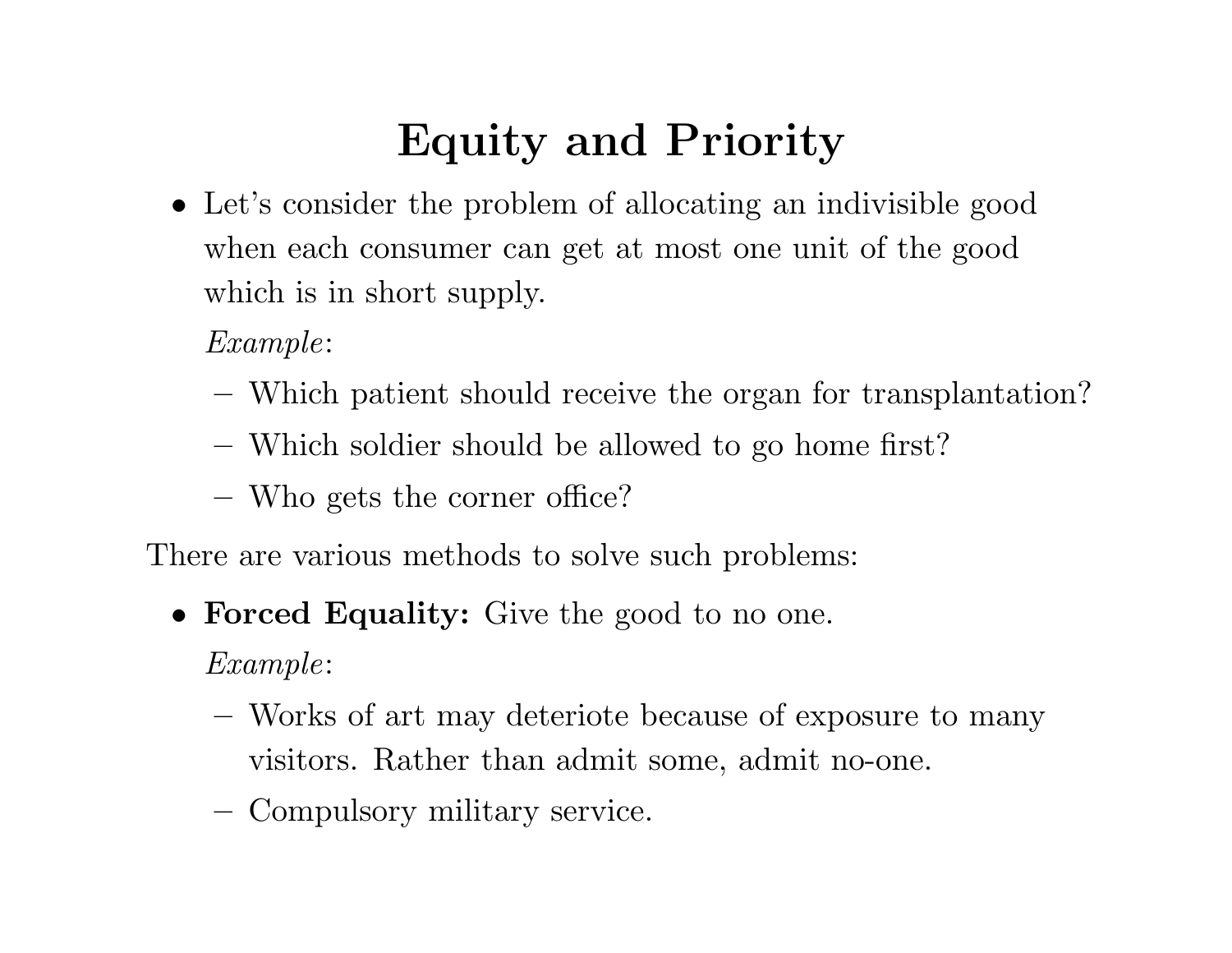*•* **Lottories:** Give everyone an equal chance of getting the good or bearing the burden.

*Example*:

- **–** During the last part of the Vietnam War US military called up soldiers according to their birth dates, which are prioritized by <sup>a</sup> random draw.
- **–**On campus housing for graduate students.
- *•* **Rotation:** In some cases it may be more appealing to divide an indivisible good by taking turns.

*Example*:

- **–** Who should wash the dishes?
- **–**Children are often time-shared between divorced parents.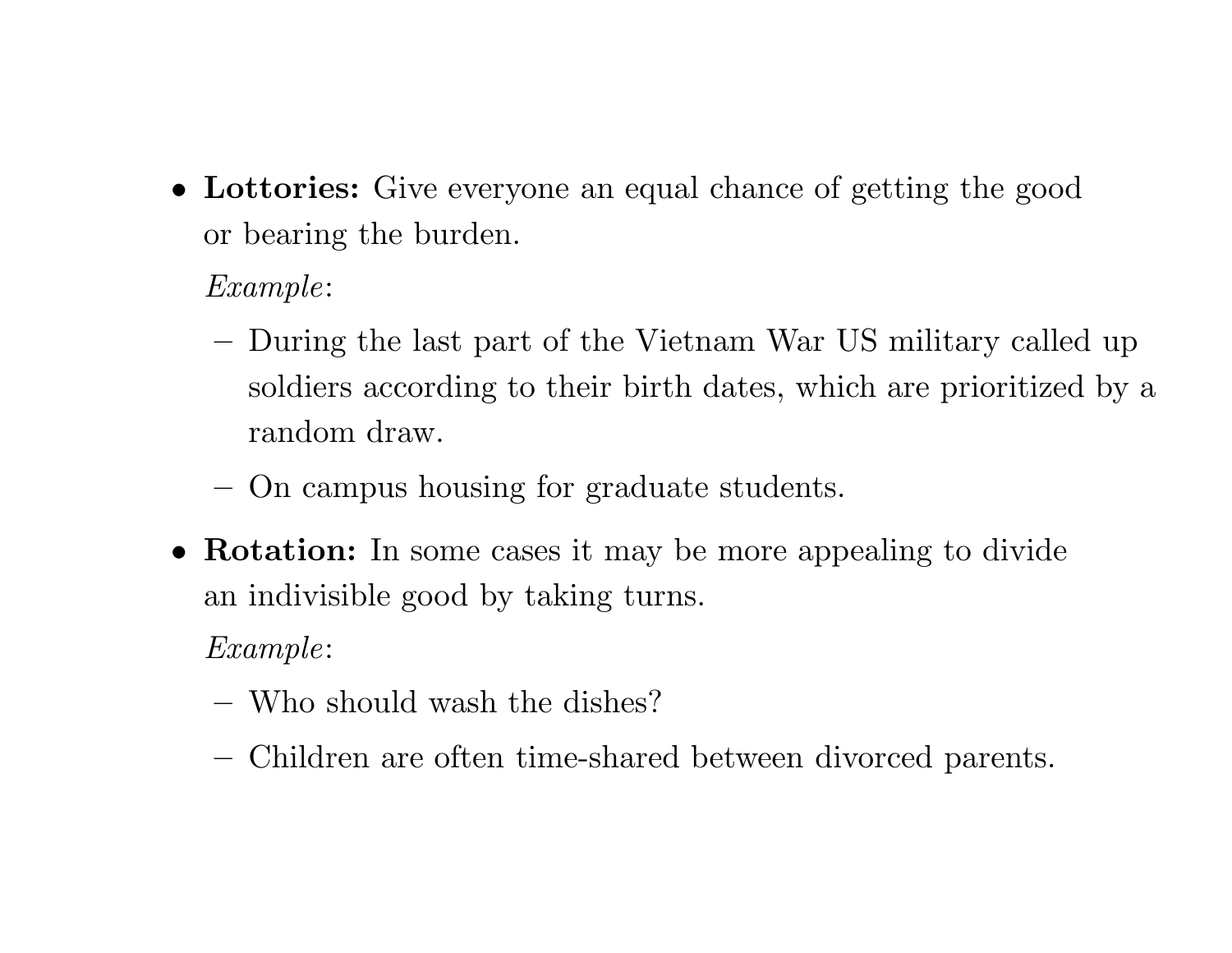- *•* **Compensation:** Compensate those who do not get the good. *Example*:
	- **–** The heir who gets the summer house could pay the siblings their share of its assesed value.
	- **–** The town that is selected for the hazardous waste dump can be compensated by the towns that are not selected.
- *•* **Queuing:** Give the goods to those who are first in line. *Example*:
	- **–**Lining up for free tickets for <sup>a</sup> public concert.
	- **–**Who should enroll to the special high school in Ann Arbor?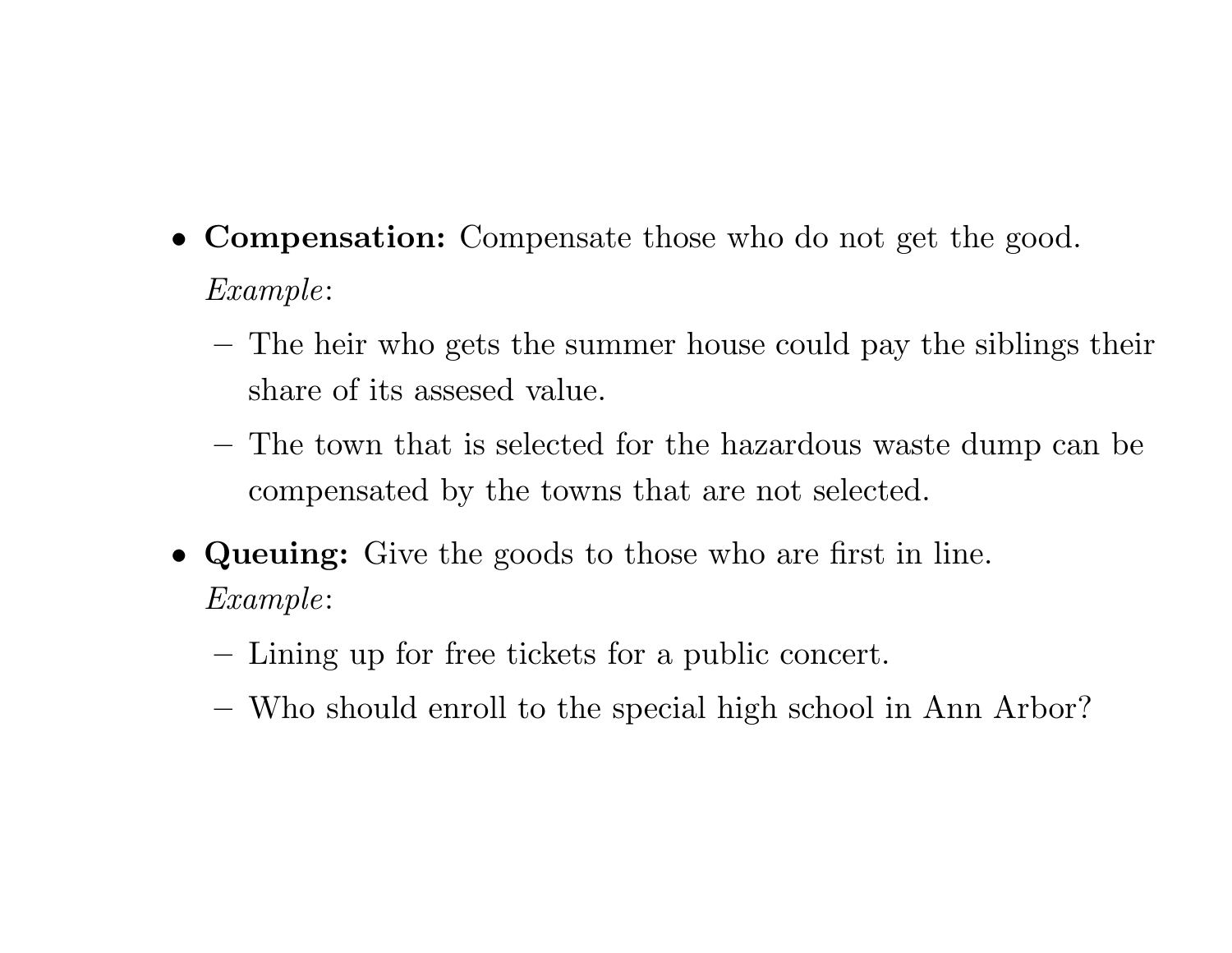- *•* **Priority Lists:** A more general form of <sup>a</sup> waiting list is the priority list, in which claimants are ranked according to some measure of need, contribution, seniority, or typically <sup>a</sup> combination of all.
	- *Example*:
	- **–** Admission to public housing (depends on financial need, family size, time on line, etc.)
	- **–**Organ allocation for transplantation.
- *•* Priority lists are probably the most widely used of any of the above methods. They are
	- **–**simple,
	- they allocate the good itself (instead of <sup>a</sup> lottery, etc) and they make the basis of the allocation explicit.

We have two case studies.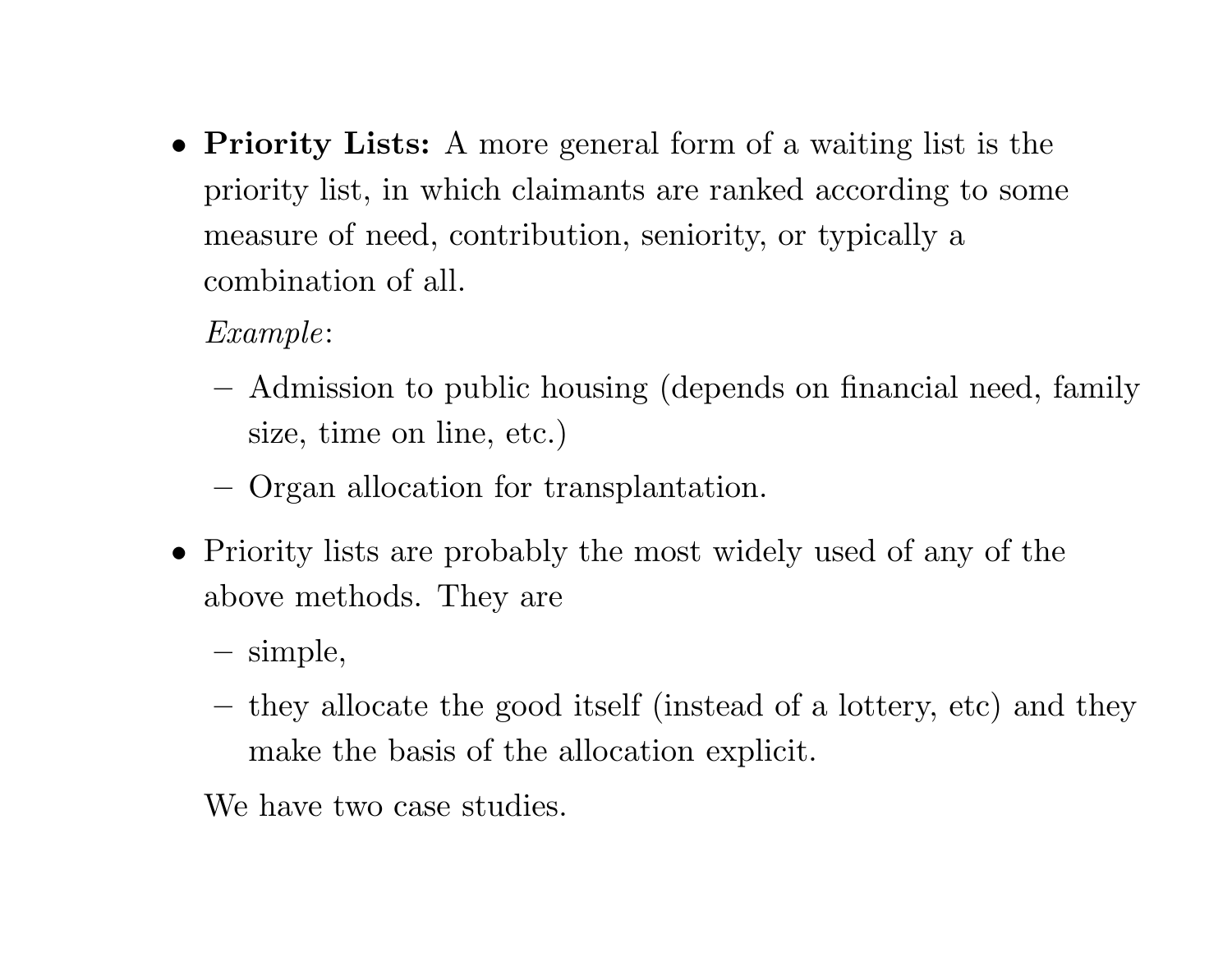## **The Demobilization of US Soldiers at the End of WW II**

- *•* Beginning in 1943 the army surveyed thousands of soldiers to identify the factors they considered most important in the decision about whom to let out first.
	- 4 main factors:
	- **–**Length of time in the army
	- **–** $-$  Age
	- **–** Amount of Overseas Service
	- **–**Number of Dependants
- *•* They have been asked <sup>o</sup> compare these in <sup>a</sup> pairwise manner.
- *•* About 90% of the responses were internally consistent.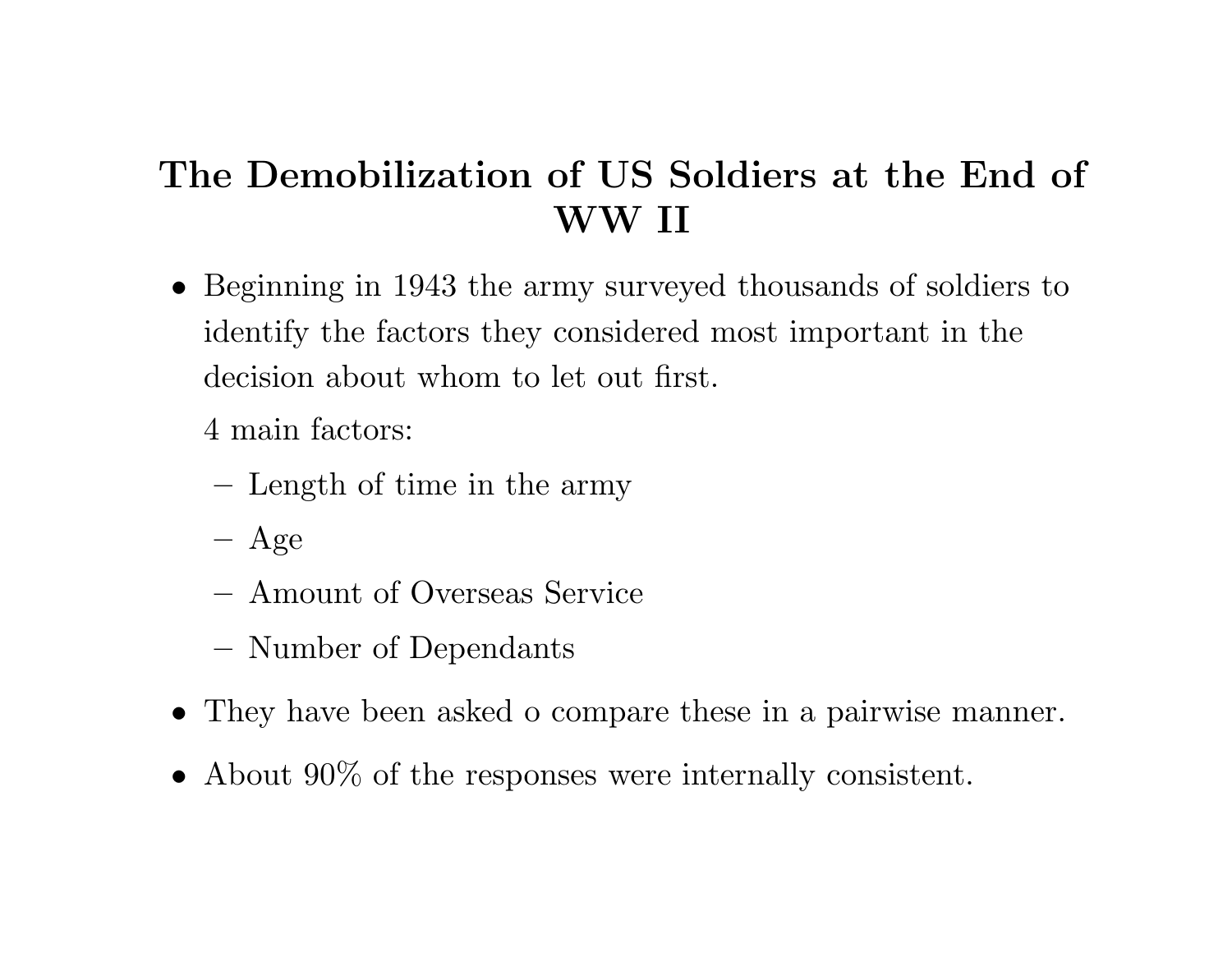#### *•* Results

### % of Responses in Which

the Factor was Ranked

|                        | 1st                 | $2nd$ 3rd |    | 4th |
|------------------------|---------------------|-----------|----|-----|
| Overseas Service $(O)$ | 54                  | -39       |    |     |
| Dependents $(D)$       | 38                  | 26        | 25 | 11  |
| Time in Army $(L)$     | $\overline{\Omega}$ | 26        | 43 | 26  |
| Age $(A)$              |                     |           | 26 | 62  |

- *•* Based on these results: O *>* D *>* L *>* A
- *•* Soldiers are asked to add an additional criteria if they want. They added "Exposure to Combat."
- *•* The Army also wanted to determine the importance weights. In <sup>a</sup> follow up survey in August 1944, the soldiers are asked questions such as: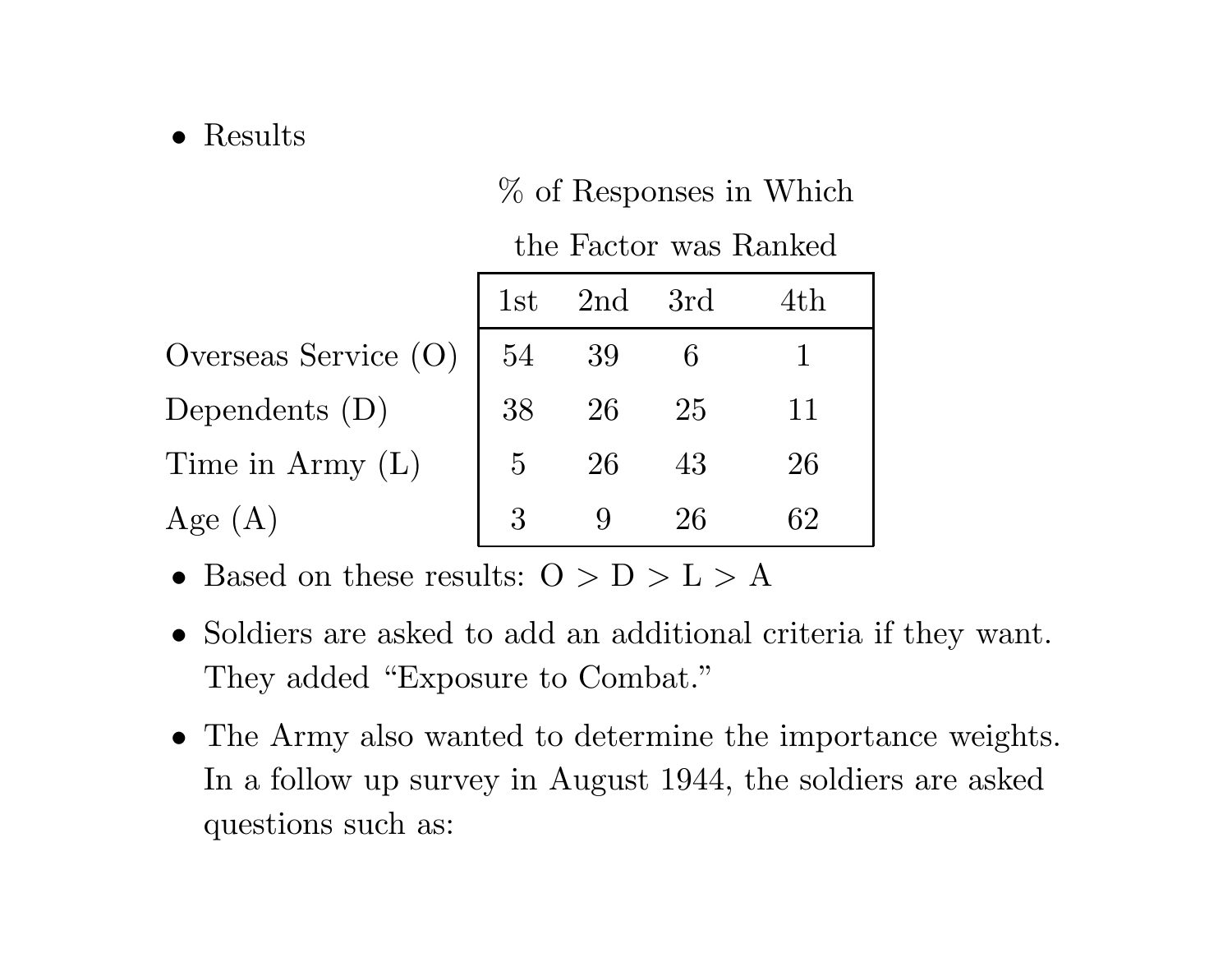Here are 3 men of the same age, all overseas the same length of time. Check the one you would want to have let out first.

a- Single, through 2 campaigns of combat

b- Married, no children, one campaign of combat

c- Married, 2 children, not in combat

*•* Based on these surveys, the army command adopted the following point system.

| Time in Army:     | $1$ point/month             |
|-------------------|-----------------------------|
| Overseas Service: | $1$ point/month             |
| Combat:           | 5 points per campaign star  |
|                   | or combat decoration        |
| Dependents:       | 12 point per child under 18 |
|                   | up to 3 children            |

Soldiers with 85 points or more were demobilized first.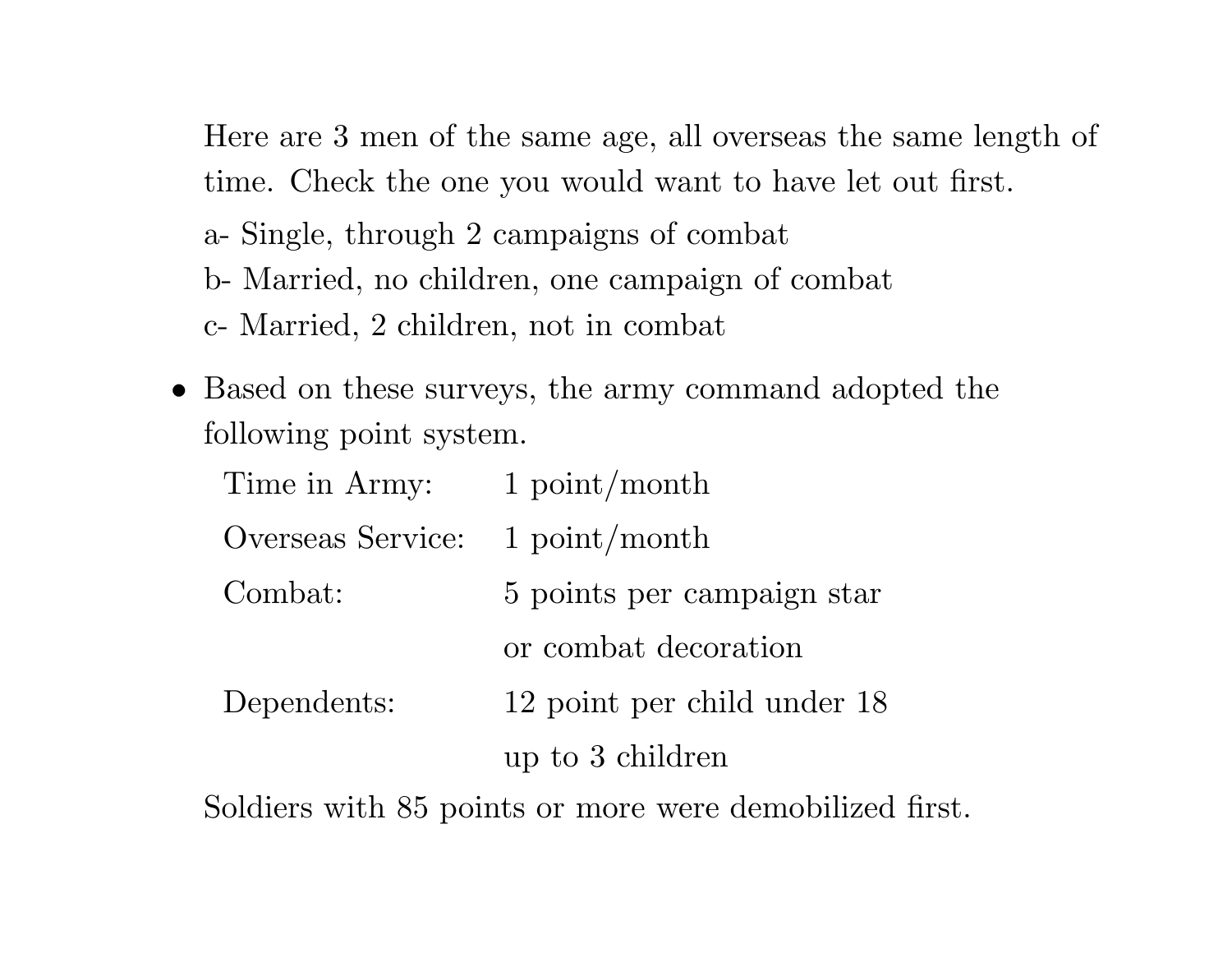## **The Old Point System for Allocating Kidneys in US**

- *• Policy*: Organs offered for transplantation are viewed as natural resources.
- *•* A survey is conducted and this lead to the adoption of three broad criteria of entitlement:
	- 1. **Efficacy:** The likelihood that the transplant will be succesfull.
	- 2. **Need:** The lack of alternatives such as dialysis.
	- 3. **Disadvantage:** Patients who are difficult to match should be given <sup>a</sup> handicap.
- *•* Patients are sorted according to the types of kidneys for which they are medically eligible: Kidneys should be in right size, right blood type, right tissue type, and the recipient should not have cytotomic antibody formations against the kidney.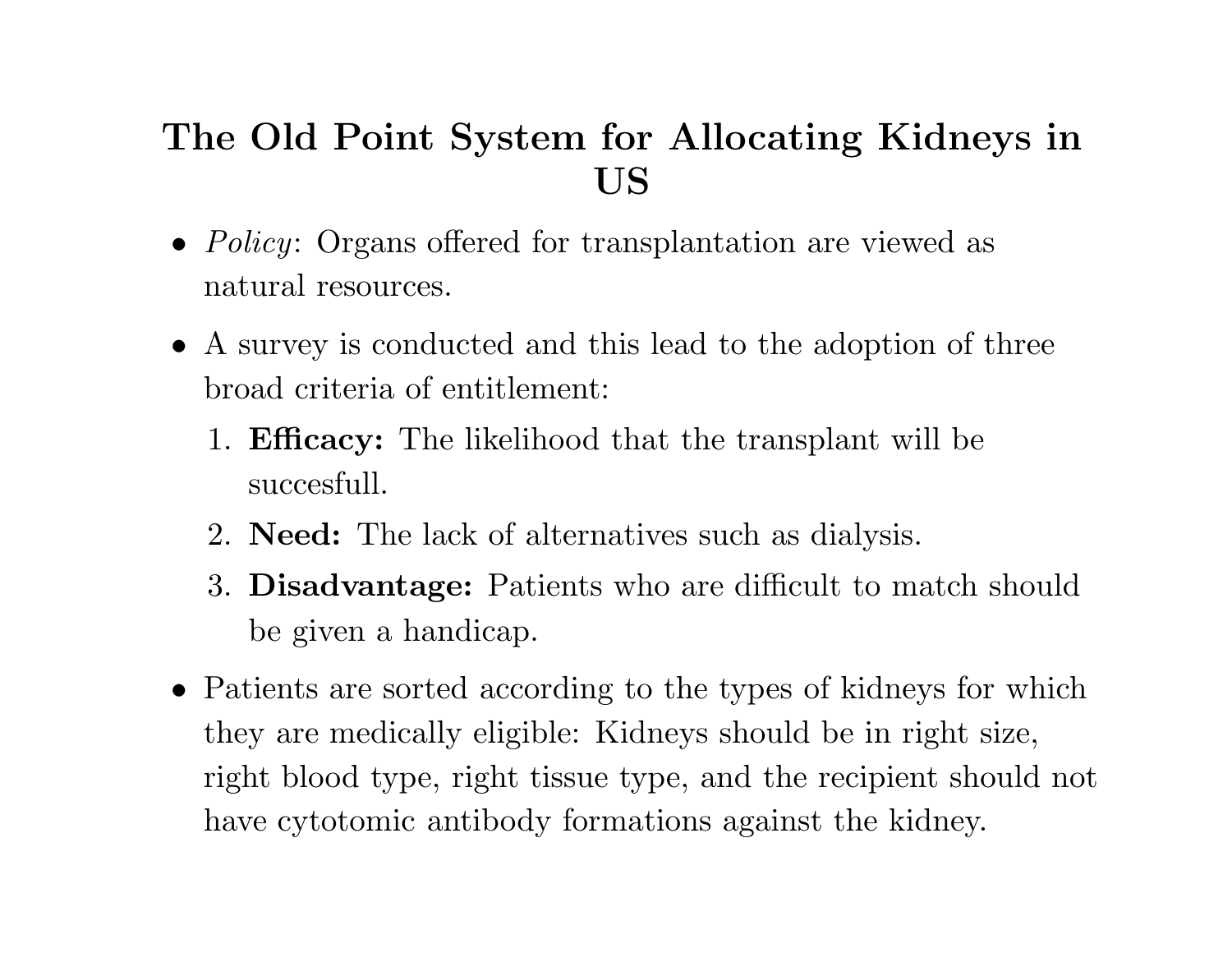- *• The point system*:
	- Two points for each of possible antigen matches. (The more there is antigen match, the higher the success rate.)
	- **–** A bonus of upto 6 points if the logistics of gettttting the kidney is favorable.
	- **–** A bonus of upto 10 points if all available dialysis sites is used up. (10 points for medical urgency.)
	- **–** Some patients are disadvantaged because they are highly sentized; that is they have antibodies against <sup>a</sup> high proportion of the rest of the population. 1 point for each 10% of the general population against which they have antibodies.
	- 10 points minus ten times the fraction of patients who have been waiting longer.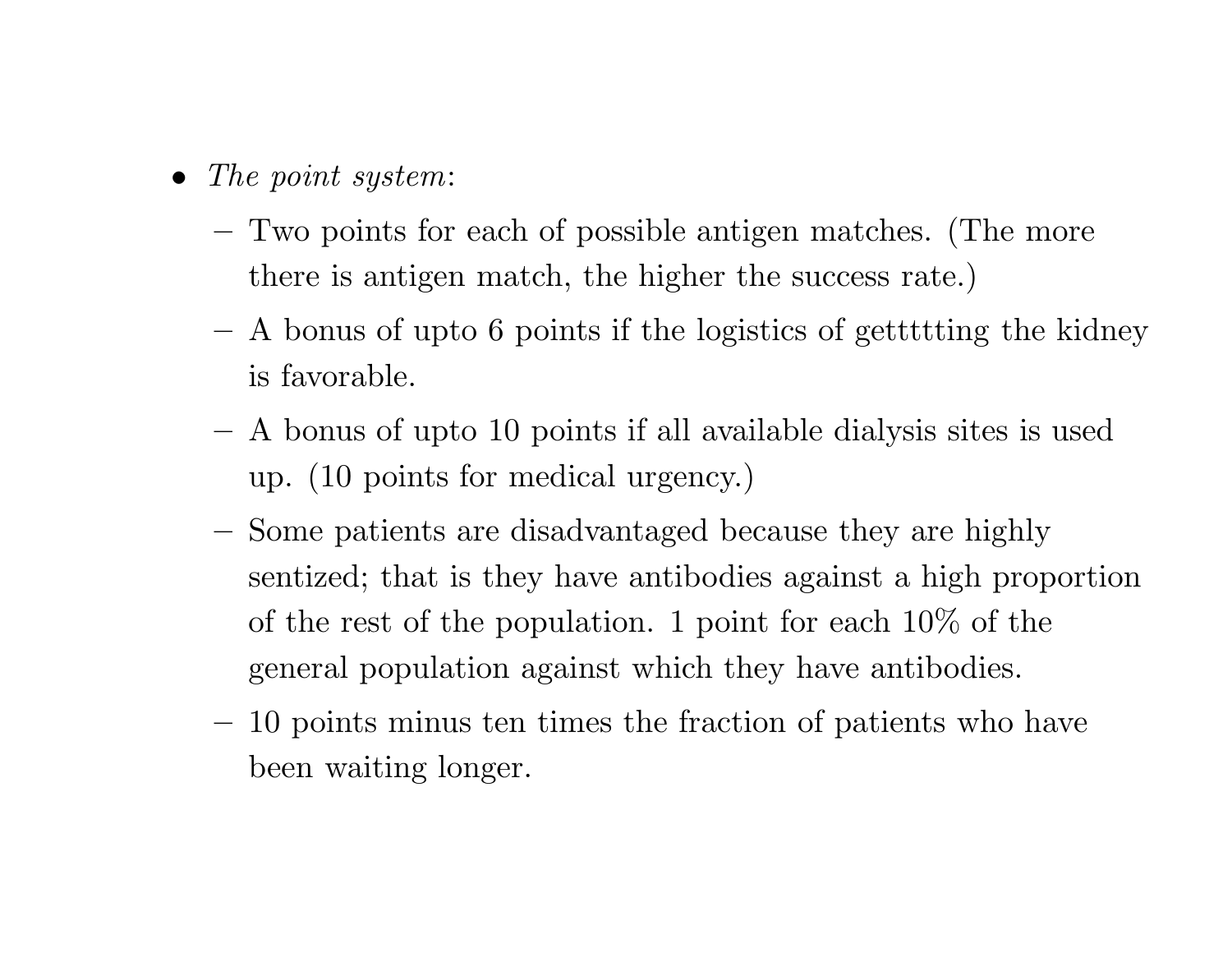| Patient       | Months         | Antigen        | Sens. | Log.           | Urgency |
|---------------|----------------|----------------|-------|----------------|---------|
| Α             | $\overline{5}$ | $\overline{2}$ | 10    |                |         |
| B             | 4.5            | $\overline{2}$ | 20    |                |         |
| $\mathcal{C}$ | 4              |                |       | $\overline{5}$ |         |
| $\big)$       | $\overline{2}$ | 3              | 60    |                |         |
| F,            |                |                | 90    |                |         |

| Patient        | Months | Antigen | Sens.          | Log.           | Urgency | Total |
|----------------|--------|---------|----------------|----------------|---------|-------|
| Α              | 10     | ╼┲      |                |                |         | 15    |
| Β              | 8      | 4       | $\overline{2}$ |                |         | 14    |
| $\overline{C}$ | 6      |         |                | $\overline{5}$ |         | 11    |
| D              | 4      | 6       | 6              |                |         | 16    |
| E              | റ      | 12      | 9              |                |         | 23    |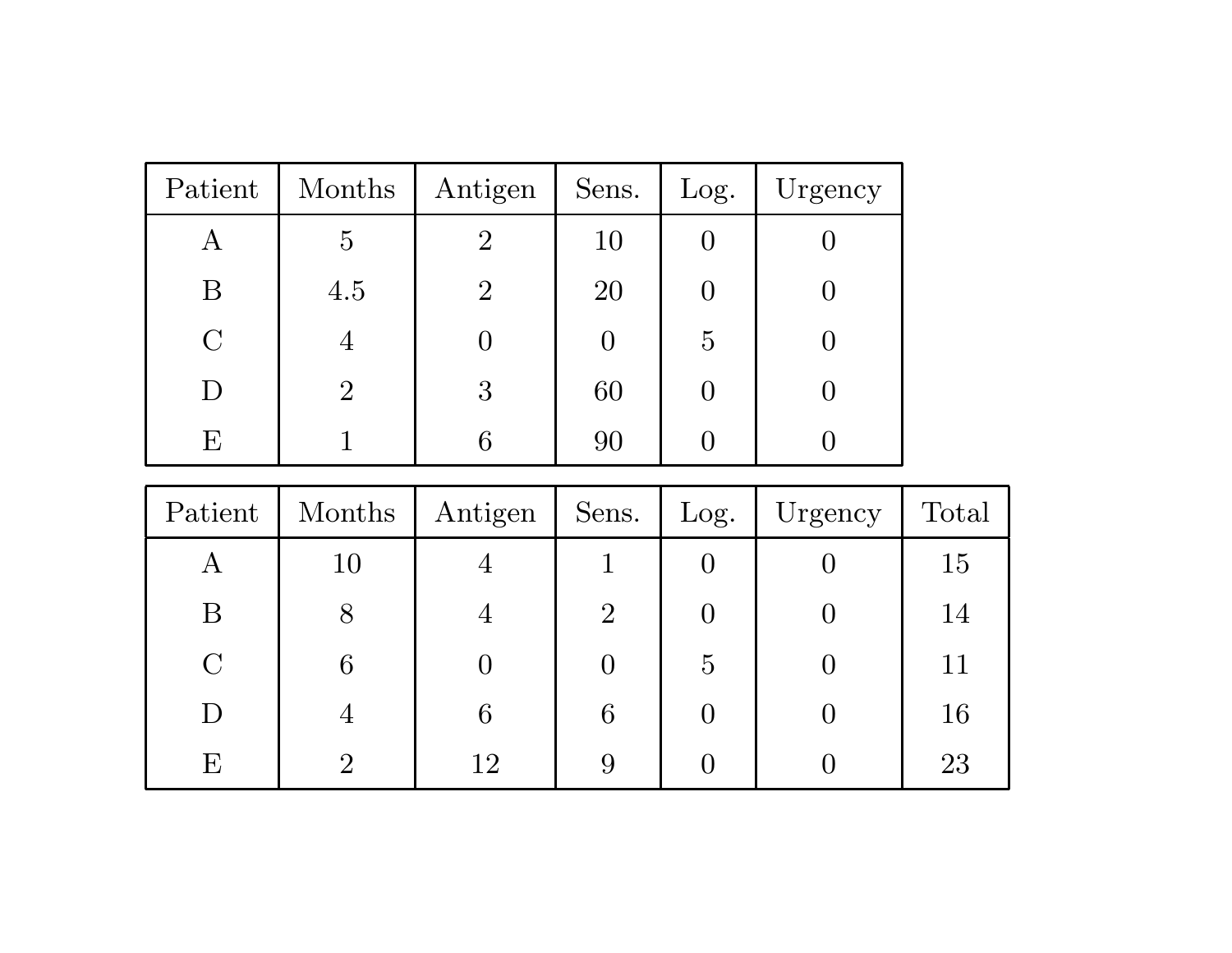In this example first table gives the patient characteristics and the second one gives the point values. Suppose there are two kidneys. They are awarded to patients D and E.

Next suppose the kidneys arrive one at <sup>a</sup> time, and patient E has already left with the first kidney. Let's obtain the points for the remaining patients:

| Patient | Months         | Antigen        | Sens.          | Log.          | Urgency | Total |
|---------|----------------|----------------|----------------|---------------|---------|-------|
| Α       | 10             |                |                |               |         | 15    |
| Β       | 7.5            | $\overline{4}$ | $\overline{2}$ |               |         | 13.5  |
| $\rm C$ | $\overline{5}$ |                |                | $\mathcal{O}$ |         | 10    |
|         | 2.5            |                |                |               |         | 14.5  |

In this case Patient A receives the second kidney!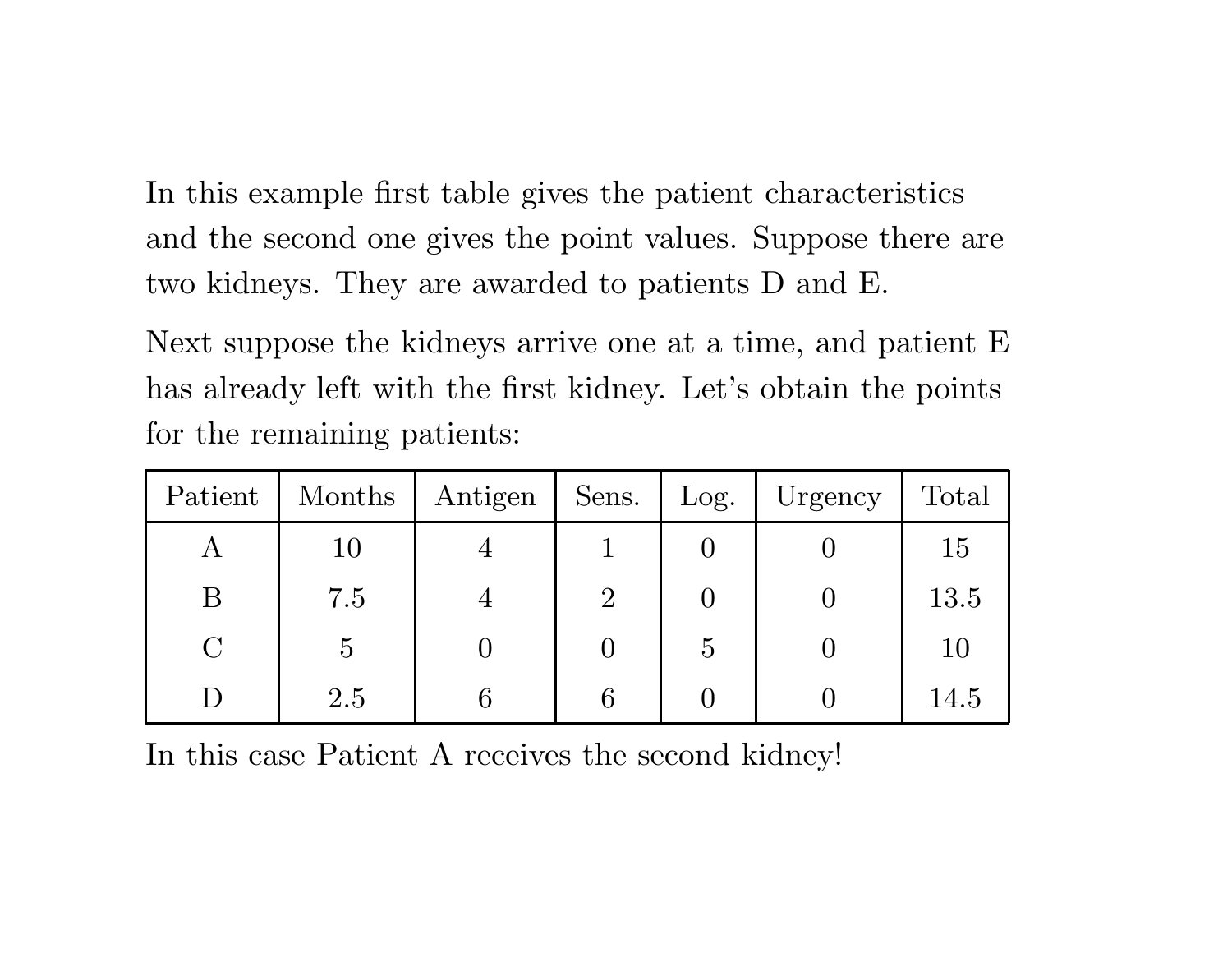- *•* In other words, when there are 2 kidneys patient D is favored against patient A whereas when there is one less patient and one less kidney patient A is favored against patient D!
- *•* A rule is **pairwise consistent** if the decision between two types are always made in the same way independently of the other claimants and how much they receive.

As the above example shows, the point system that is used in kidney allocation in US is not pairwise consistent.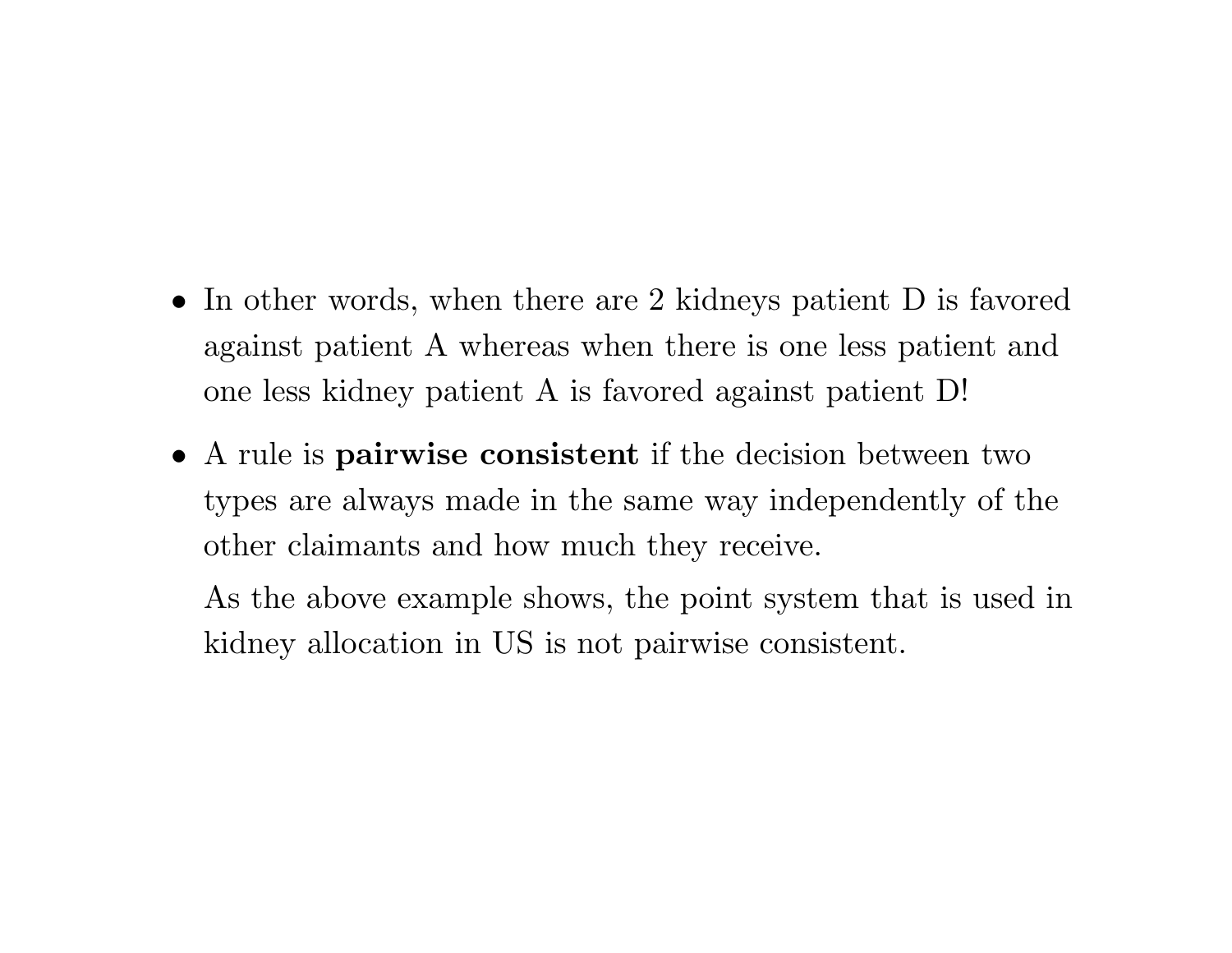## **How Should Priority be Determined?**

*•* In both applications there was <sup>a</sup> survey. One important issue is *aggregating individual rankings* into <sup>a</sup> *social ranking*.

### **Example:**

| Patient | Efficacy | Urgency | Time Waiting |
|---------|----------|---------|--------------|
|         |          |         | 1.5          |
|         |          |         |              |
|         |          |         | (1.5)        |

- *•* Efficiacy measure is the expected years of life if the operation is performed,
- *•* Urgency measure is the expected years of life if the operation is not performed, and
- *•* Time waiting is in years.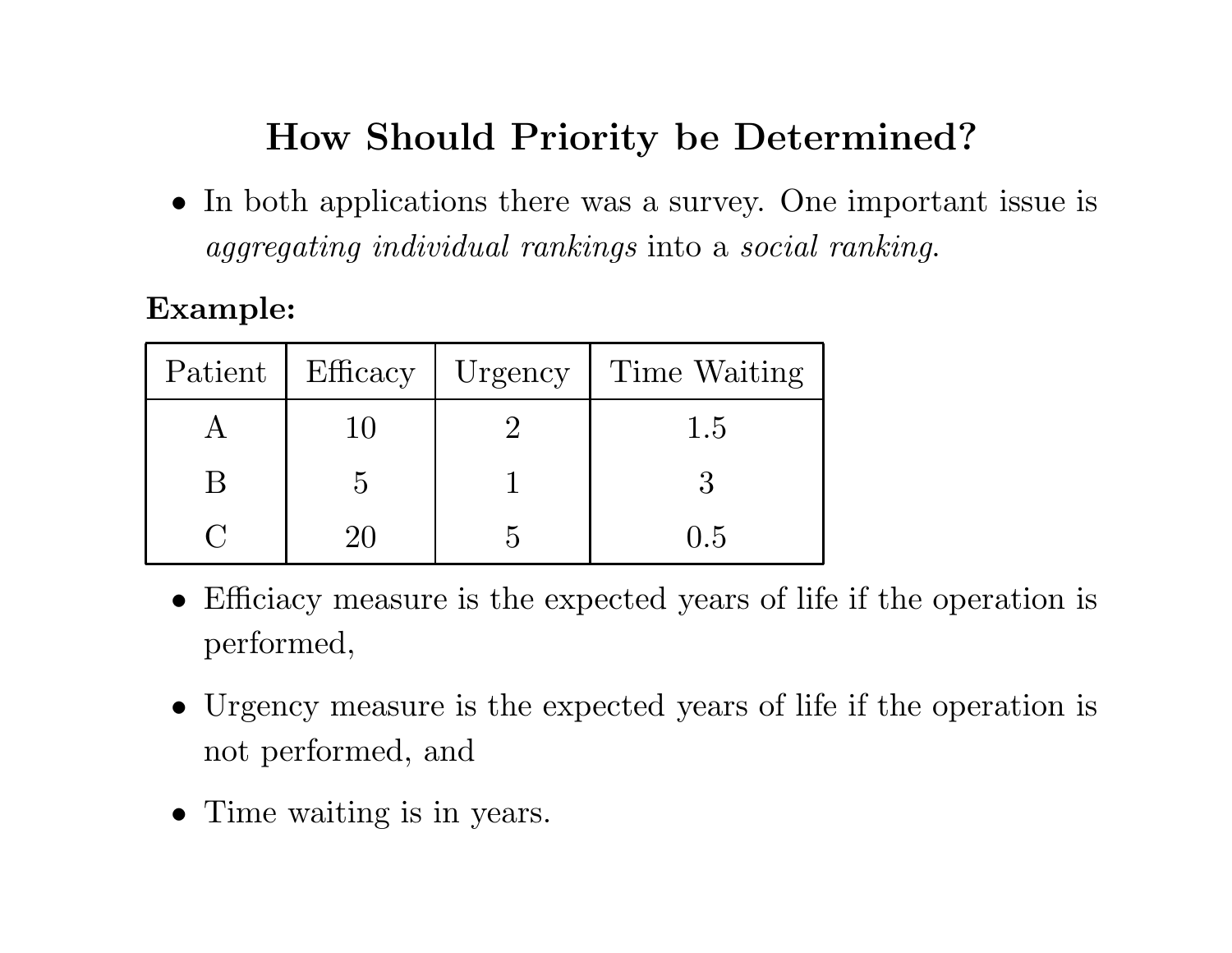| 13            | 10           | 6           | 13       | 18                                                           |
|---------------|--------------|-------------|----------|--------------------------------------------------------------|
|               |              | B           | B        | $\left( \begin{array}{c} \cdot \\ \cdot \end{array} \right)$ |
| $\mathcal{C}$ | B            |             | $\Gamma$ | B                                                            |
| B             | $\mathbf{C}$ | $\mathbf C$ |          |                                                              |

 $\#$  of Committee Members with Ranking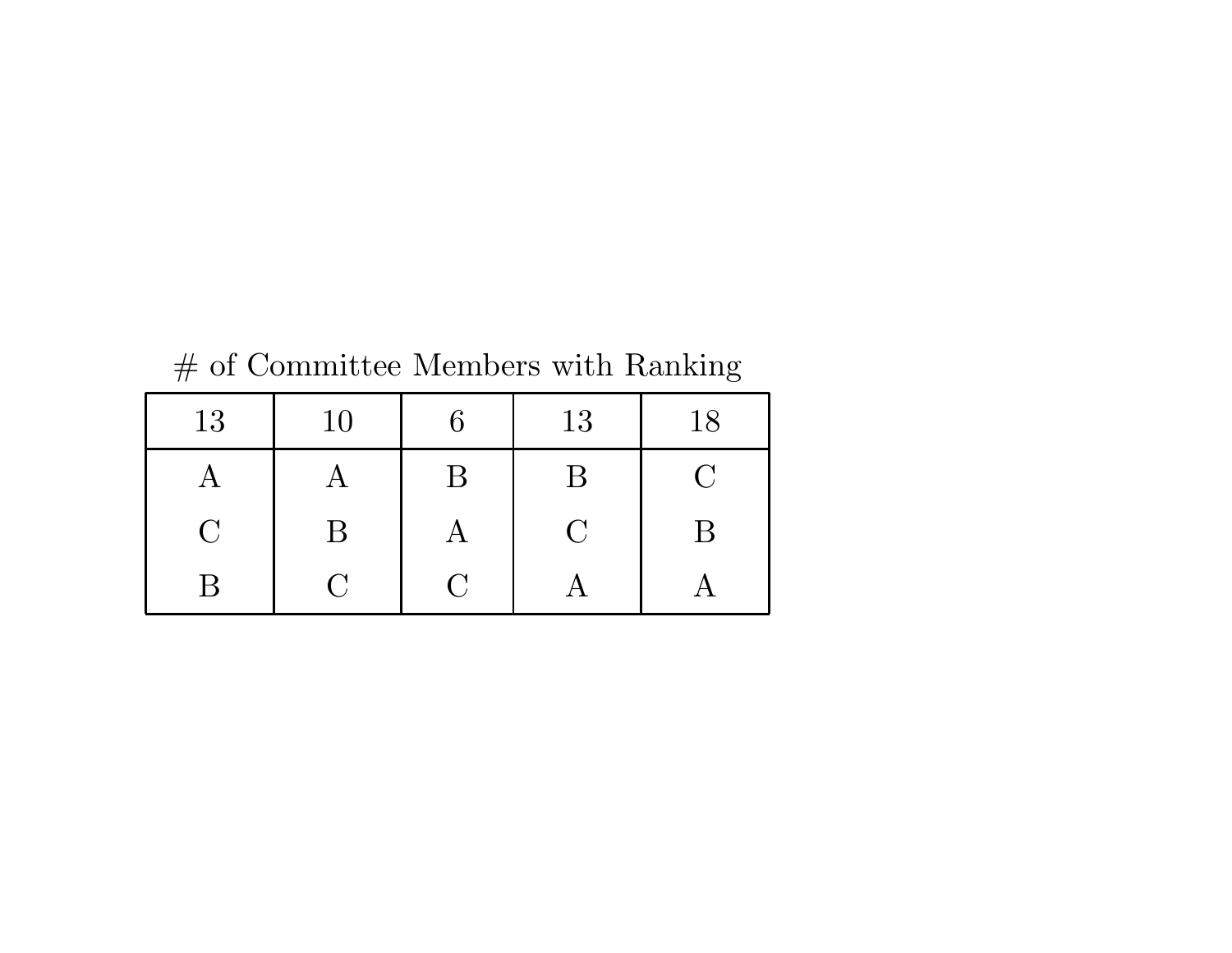*•* **Borda's Rule:** Borda score of each alternative is the total number of alternatives that are ranked below, summed over all individual opinions.

Borda's rule orders the alternatives according to their Borda score.

*•* **Example continued:**

 $A = 13 \times 2 + 10 \times 2 + 6 \times 1 + 13 \times 0 + 18 \times 0 = 52$  $B = 13 \times 0 + 10 \times 1 + 6 \times 2 + 13 \times 2 + 18 \times 1 = 66$  $C = 13 \times 1 + 10 \times 0 + 6 \times 0 + 13 \times 1 + 18 \times 2 = 62$ Therefore the Borda ranking is BCA

*•* Borda rule is simple and natural but it has <sup>a</sup> serious drawback: In the example C obtains <sup>a</sup> strict majority over A and B and yet it ranks second.

Condercet suggested that based on this observation it should be ranked first.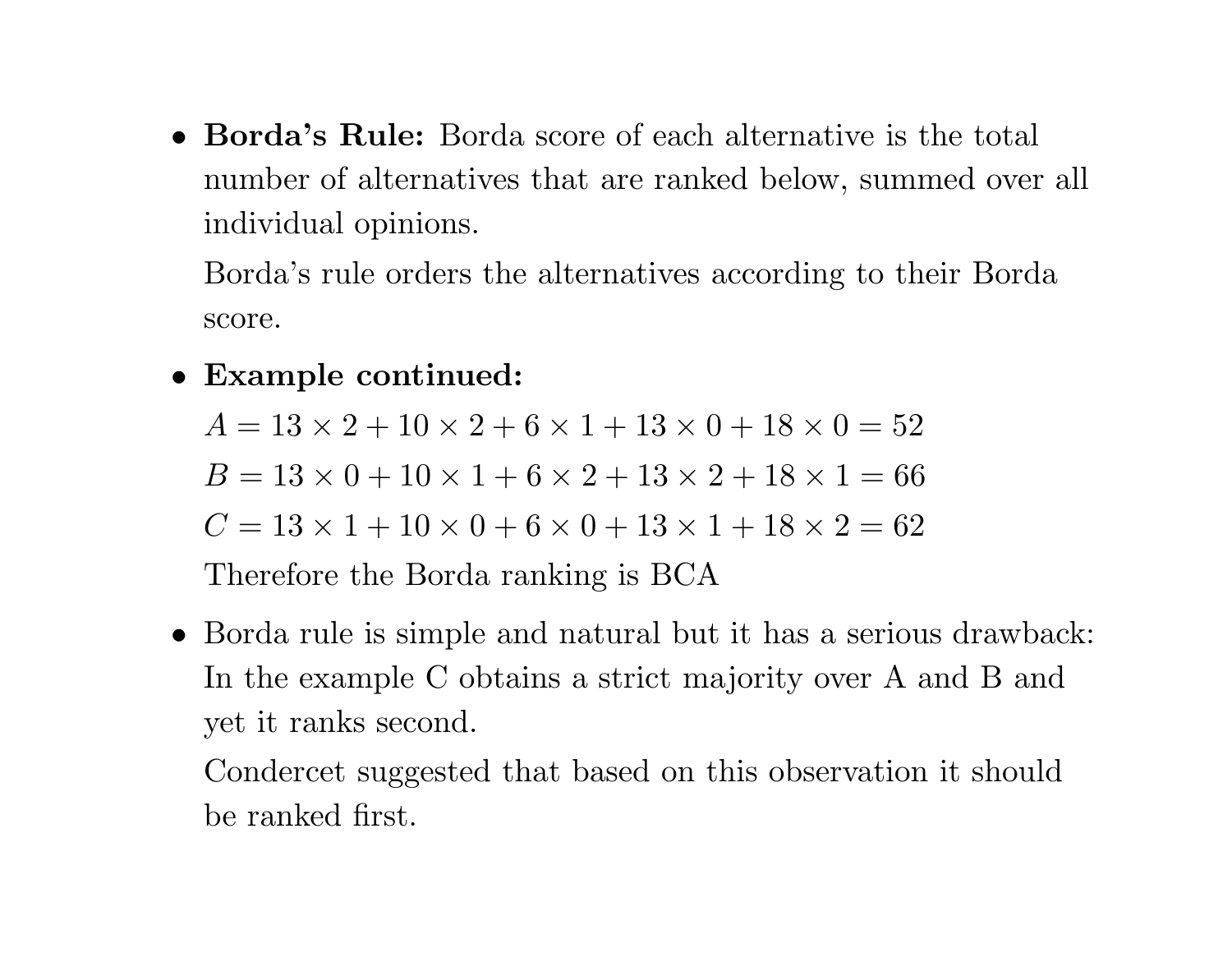- *•* **Majority Alternative:** A majority alternative is an alternative that would receive <sup>a</sup> strict majority of the votes when compared pairwise with every alternative. Clearly the Borda rule does not rank the the majority alternative first.
- *•* Condorcet suggested to choose the ranking that is supported by the maximum number of pairwise votes.
- *•* **Example continued:** The ranking BCA contains 3 propositions:

B has priority over C: supported by 29 votes

C has priority over A: supported by 31 votes

B has priority over A: supported by 37 votes

Therefore the Condercet score of BCA is  $29+31+37=97$ .

Similarly the Condercet score of CBA is 99. This is the ranking with highest Condercet score.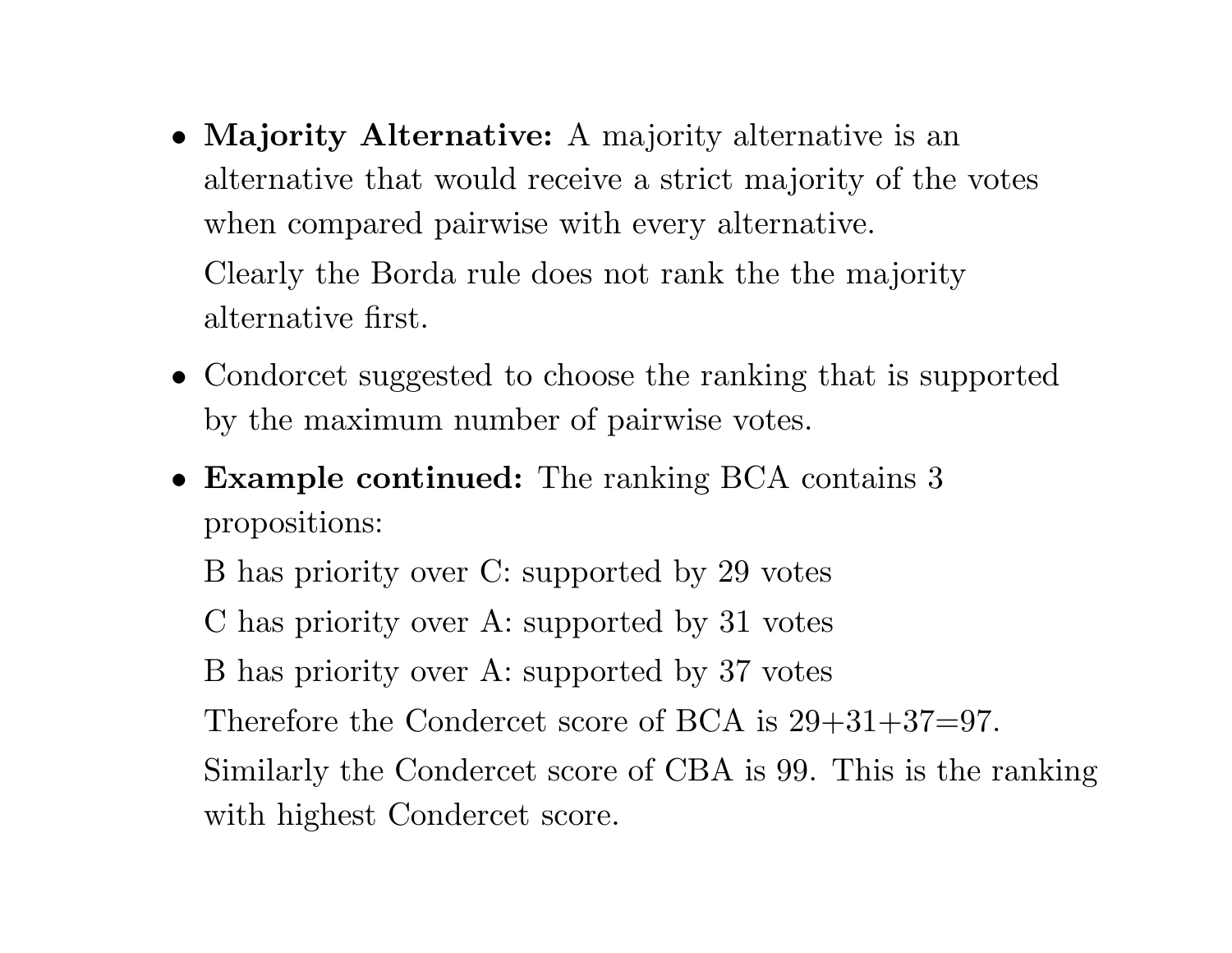- *•* **Condercet's criterion:** Given <sup>a</sup> set of types and <sup>a</sup> ranking of these types by each member of <sup>a</sup> group, <sup>a</sup> Condercet ranking is the one in which the pairwise assertions of priority is supported by the maximum number of individuals.
- *•* If there is <sup>a</sup> majority alternative, Condercet's criterion ranks it first.
- *•* Note that in many situations there is no majority alternative.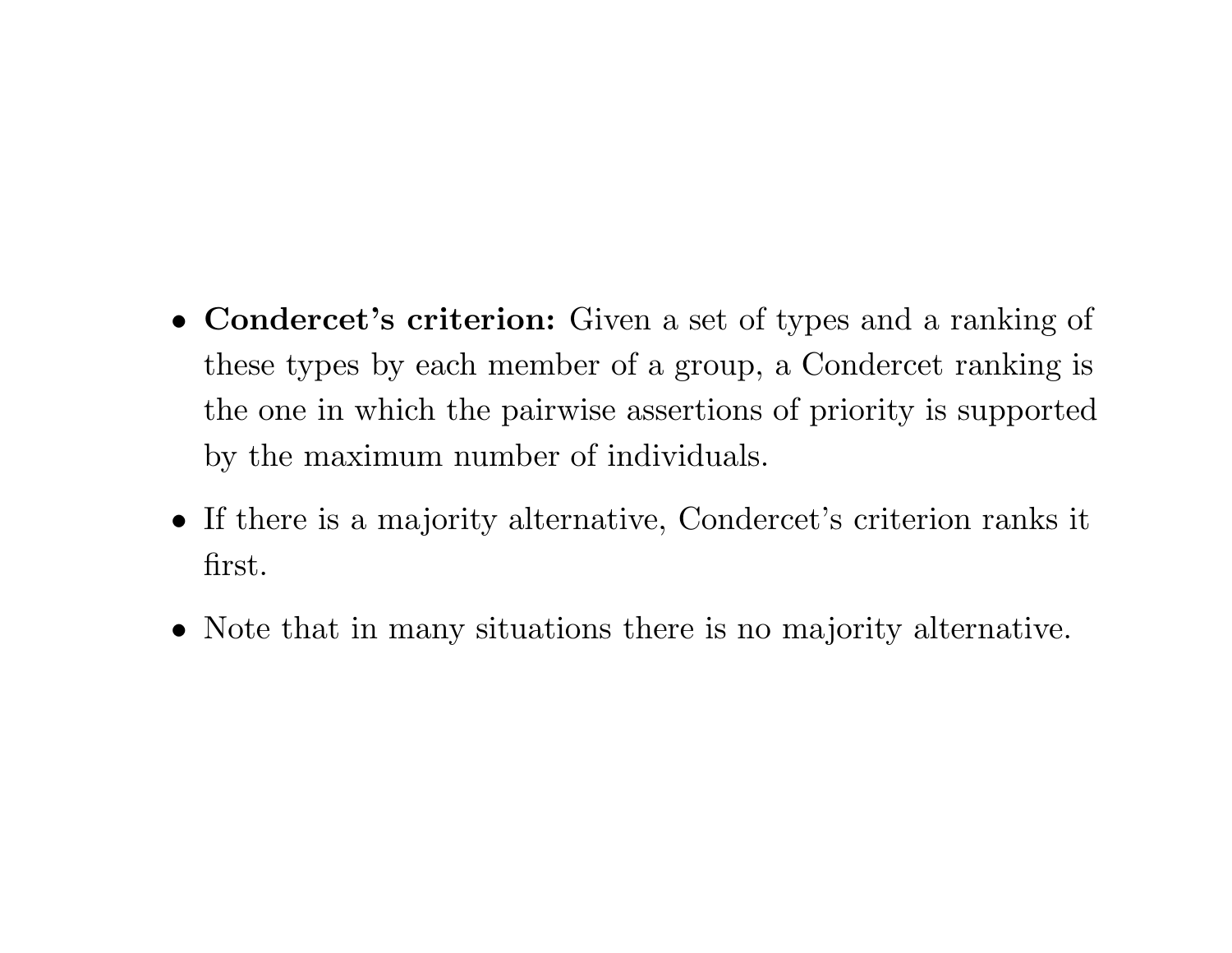#### **Example:**

| 6 voters | 5 voters | 2 voters |
|----------|----------|----------|
|          |          |          |
| R        |          |          |
|          |          |          |

Here there is no majority alternative. Indeed A beats B, B beats C, and C beats A. This is known as **Condercet Paradox** (or **paradox of voting**).